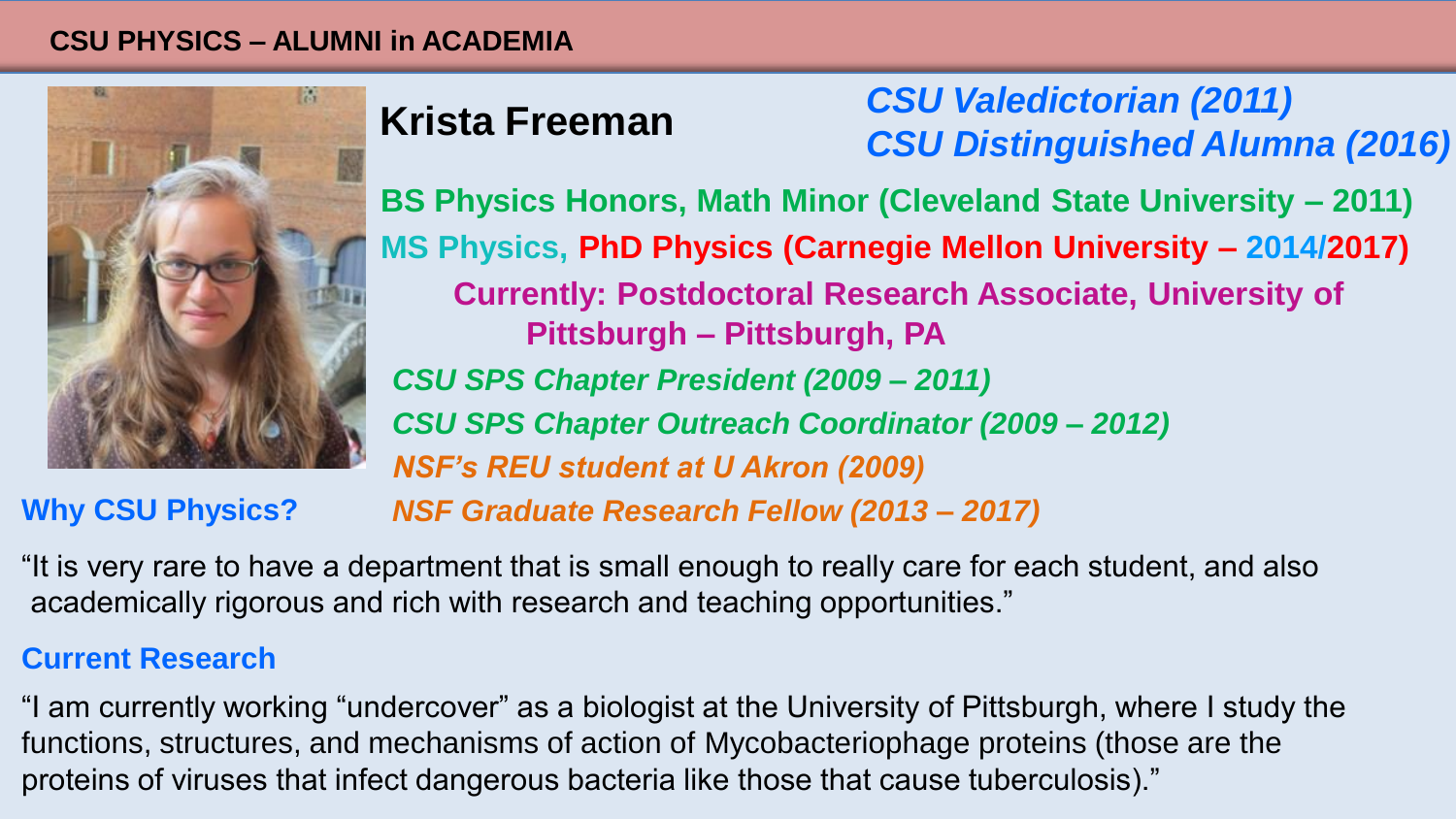

## **Why CSU Physics?**

# **Prasenjit Bose**

**BS Physics Honors (Cleveland State University – 2012) BS Math Honors (Cleveland State University – 2012) PhD in Physics (John Hopkins University – 2018) Currently: PTD Module and Integration Device Yield Engineer, Intel Corporation – Hillsboro, OR** 

*CSU SPS Chapter Secretary (2010 – 2011);*

"The reasons why I would recommend CSU Physics to new undergraduates because: 1) Strong rigorous major program, albeit being a small sized department; 2) Students receive individually tailored academic and research exposure; 3) Great scholarship opportunities; 4) A good stepping stone for getting into top graduate schools in the country…"

## **Current Occupation**

"I am part of Intel's Logic Technology Development Group (LTD), focusing on the lithography processes. My designation is TD Module Engineer. So inside TD, I am in the Lithography group."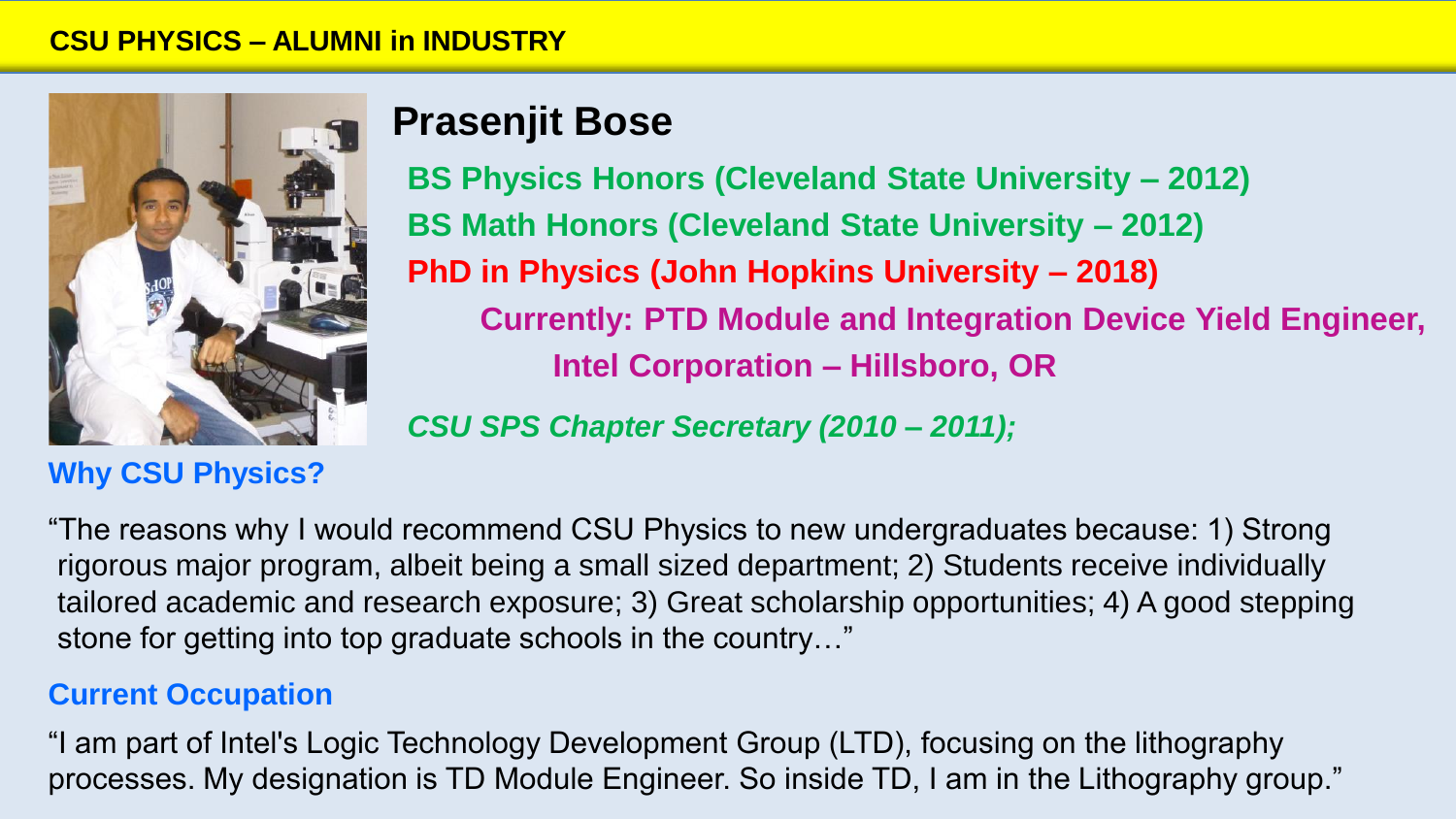

## **Why CSU Physics?**

# **Achille Nicolletti**

**BS Physics Honors (Cleveland State University – 2011) BS EE Honors (Cleveland State University – 2011) PhD in EE (Ecole Polytechnique Federale de Lausanne, Lausanne, Switzerland – 2017)**

**Currently: Senior Research Fellow, CERN – Geneva, Switzerland**

"I would say that the CSU Physics department was very dynamic and challenged me in a way that strengthened my continued thirst for knowledge while preparing me for my journey as a scientist in the real world."

## **Current Occupation**

"I am working at the European Organization for Nuclear Research (know as CERN) as a senior research fellow. My research is on creating optimization algorithms to develop robust controllers for systems that possess uncertainties."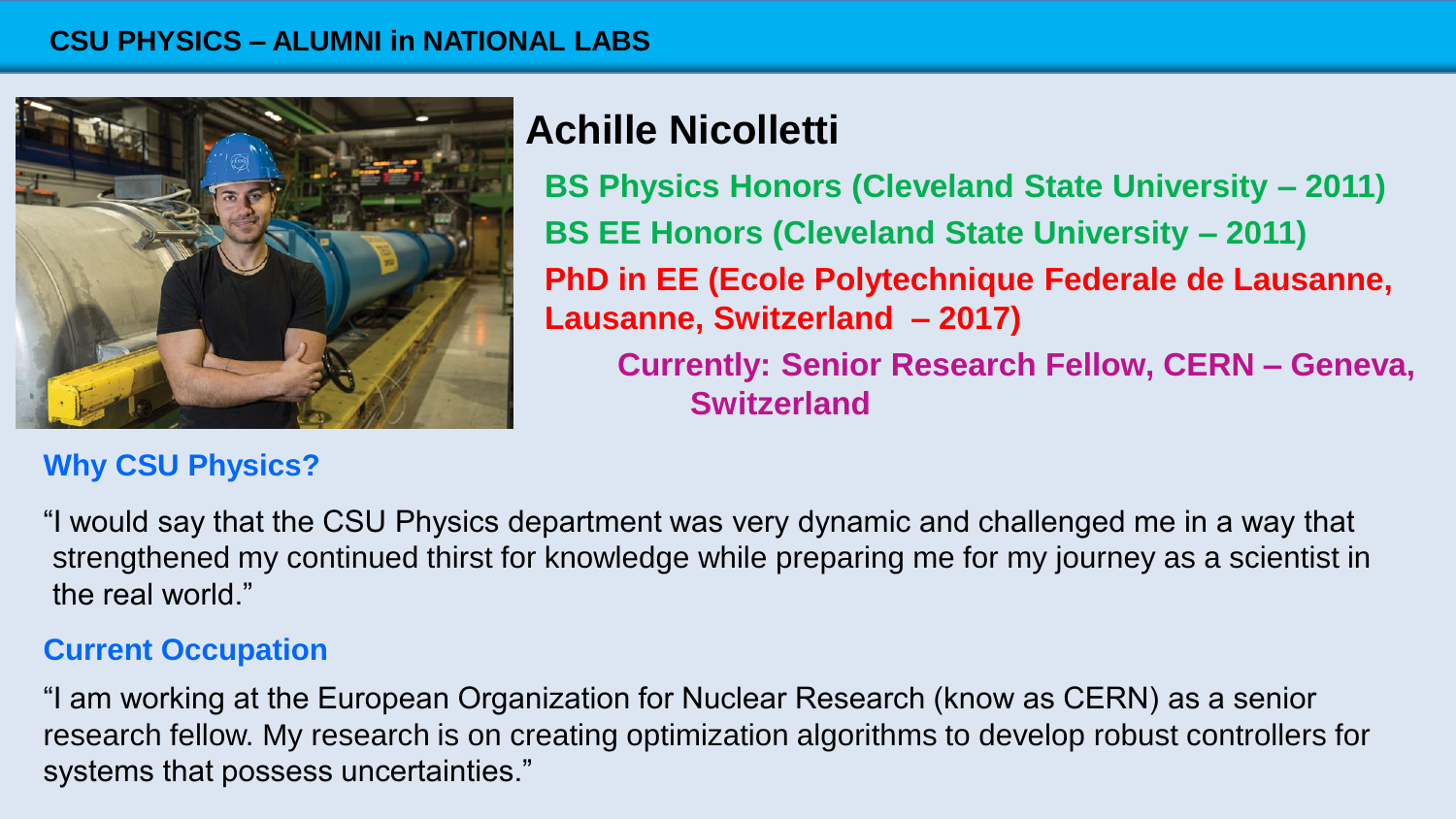#### **CSU PHYSICS – ALUMNI in TEACHING**



# **Kristen Schuler**

**BA Physics (Cleveland State University – 2016) BS Math Education (Cleveland State University – 2016) Currently: Science Teacher, St. Joseph Academy – Cleveland, OH** *SPS Vice President 2015-2016 NASA/Ohio Space Grant Consortium Scholarship, 2014-15, 2015-16 Internship at NASA Glenn Research Center, Office of Education, 2015* 

## **Why CSU Physics?**

"When I first transferred to CSU, my plan was to obtain a BS in Math and a teaching license through the CSUteach program. After taking Modern Physics to fulfill the science requirements, I found myself gravitating towards physics much more than my original program of study. After the course was complete, I couldn't imagine ending my physics career."

## **Current Occupation**

"I am now teaching Physical Science and Physics at Saint Joseph Academy, an all-girl's Catholic school here in Cleveland."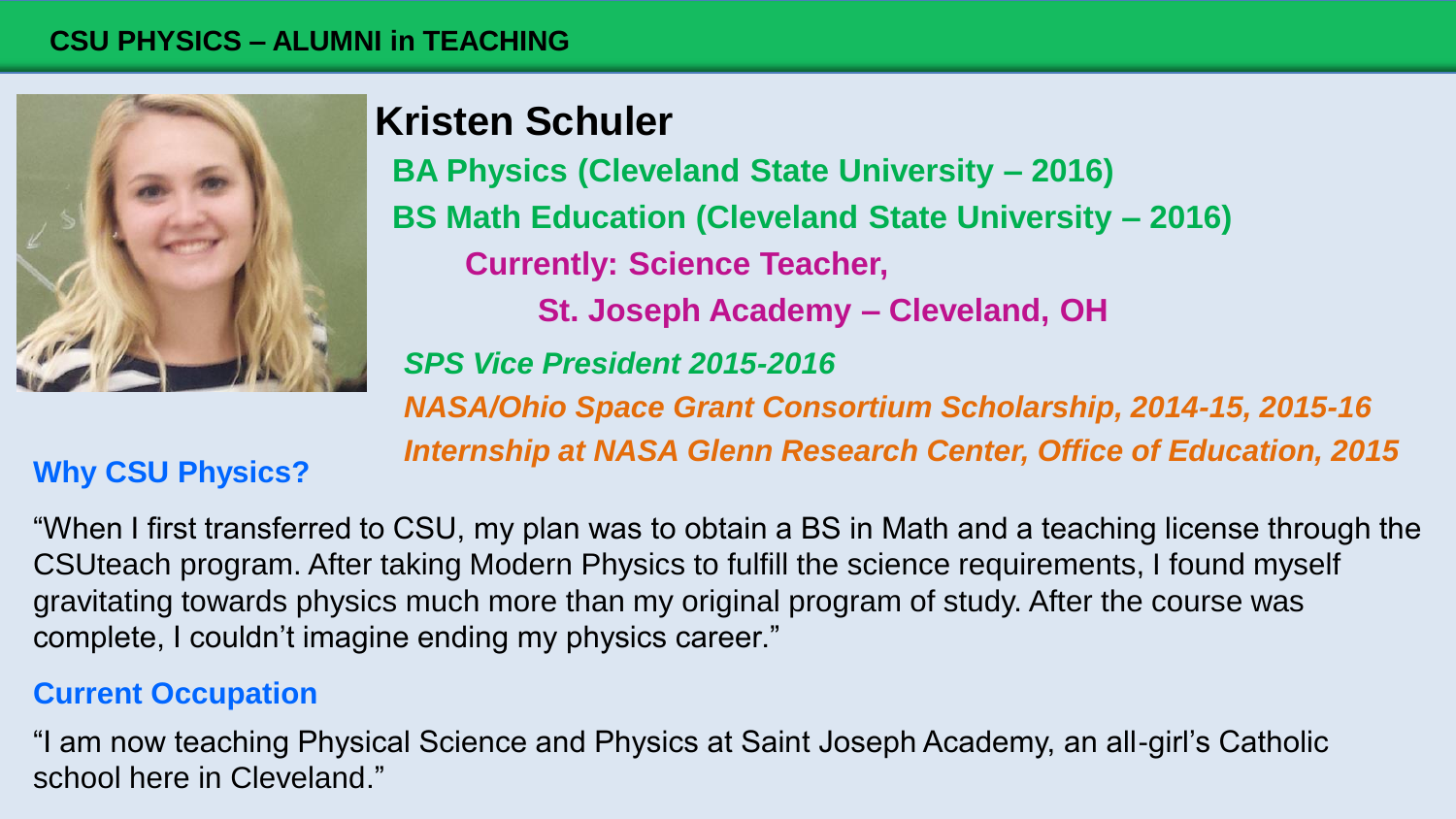

## **Why CSU Physics?**

# **Phil Dee**

**BS Physics Honors (Cleveland State University – 2013) BE Civil Engineering (Cleveland State University – 2013) Currently: PhD candidate in the theoretical condensed matter physics, The University of Tennessee, Knoxville– Knoxville, TN**

*CSU SPS Chapter President (2013 – 2014) D.O.E. SCGSR Fellow, Oak Ridge National Lab (2018-1019).*

"The department has carefully fostered a well-rounded learning environment centered around giving undergraduates genuine opportunities to perform research, teach physics to other students, and hold positions in a nationally recognized chapter of the Society of Physics Students."

## **Current Research**

"In our group, we study theoretical models of many particle systems on a crystal lattice in order to better understand various types of emergent phenomena that experimentalists observe in real materials."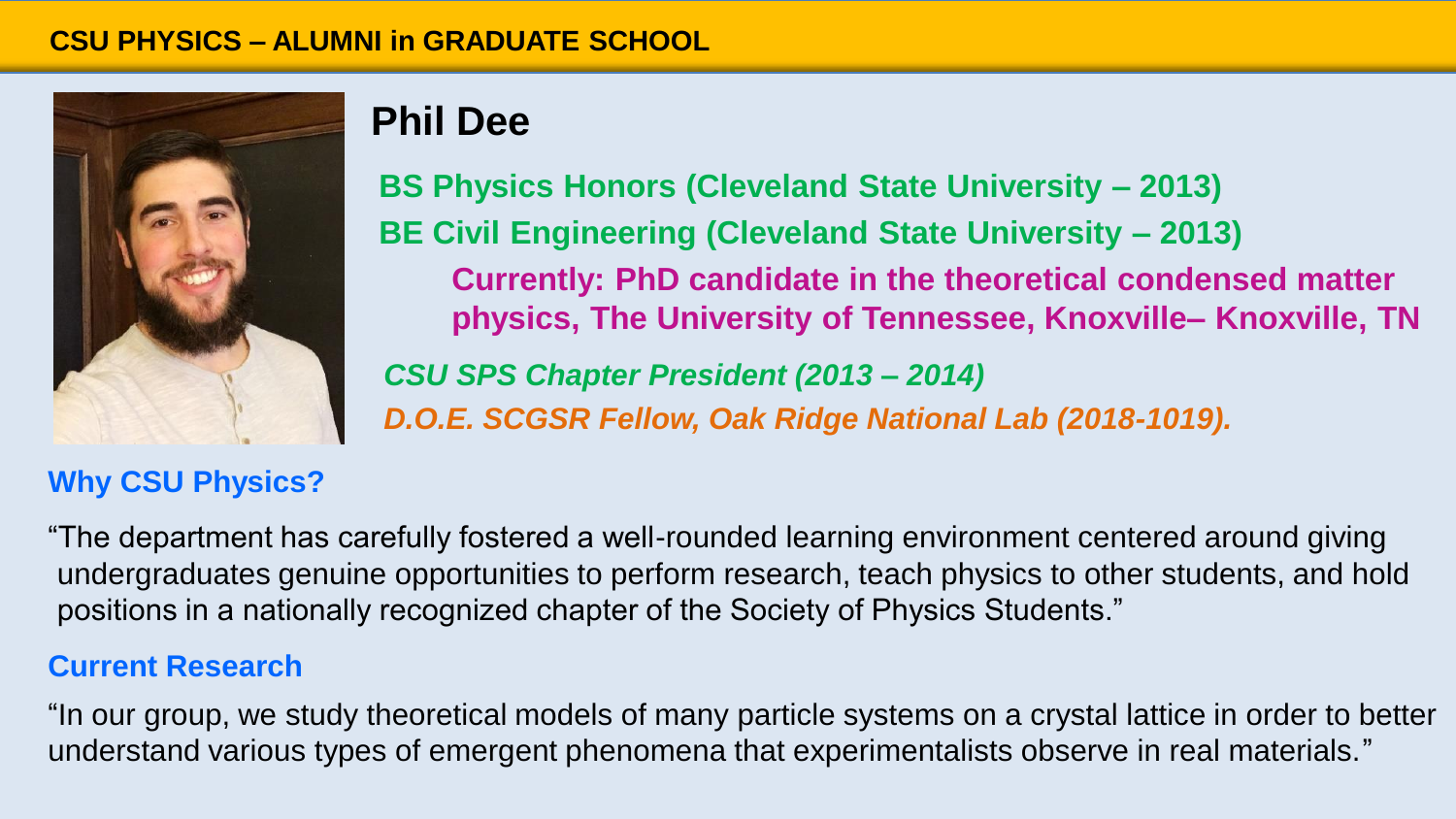#### **CSU PHYSICS – ALUMNI in MEDICAL PHYSICS**



## **Mike Hardin**

**BS Physics Honors (Cleveland State University – 2012) BS Math (Cleveland State University – 2012)** *SPS president 2011-2012*  **MS Medical Physics, University of Cincinnati, 2014 Medical Physics Resident, Thomas Jefferson University, Philadelphia, 2016 Currently: Medical Physicist, The US Oncology** 

**Network, Woodlands, TX**

**In his own words:** "I am happy to say that my education at CSU has helped me to further my career goals in more ways than one. The rigorous coursework offered in the department of physics (and the honors program) afforded me the opportunity to refine my study habits, presentation skills, and of course, enhance my knowledge of physics! Medical physics may be a clinically oriented field of work, but the concepts behind our work remain unchanged. CSU provided me with the necessary foundation to kick start my career. By continuing to offer the high level training that I experienced during my years in the program, CSU can be sure that they are preparing young minds for a brilliant career."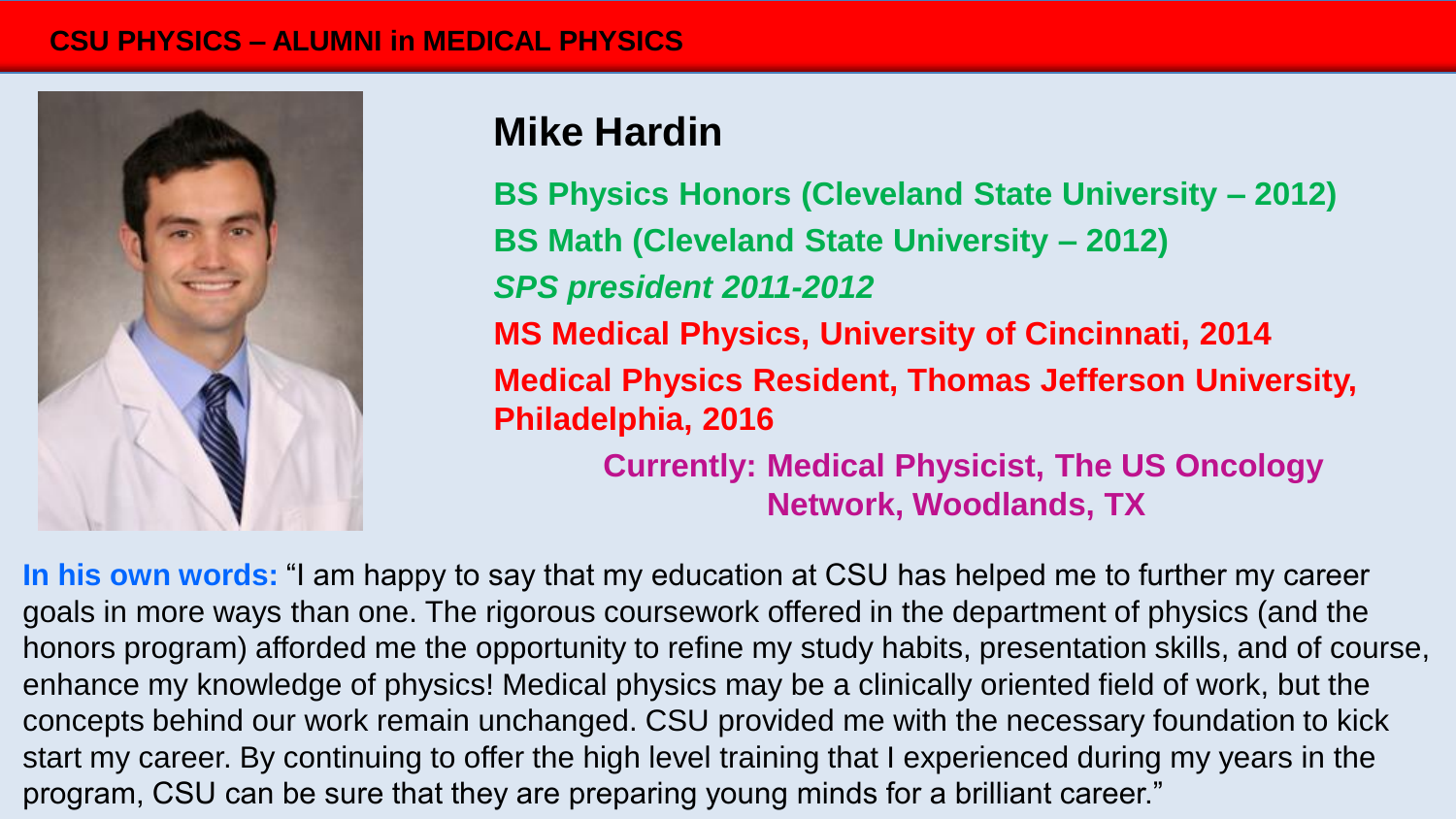

# **Hannah Shuman Dee**

**BS Physics Honors (Cleveland State University – 2014) Currently: Toxicologist, Integrity Laboratories – Knoxville, TN**

*CSU SPS Chapter VP (2013 – 2014)*

### **Current Occupation**

"I was given an unexpected opportunity to work at a clinicallaboratory startup. The laboratory performs a variety of clinical testing including basic blood tests that your primary care doctor might order, genotyping strains of bacteria so a physician can identify the proper antibiotic to treat an infection with, and quantitative toxicology testing."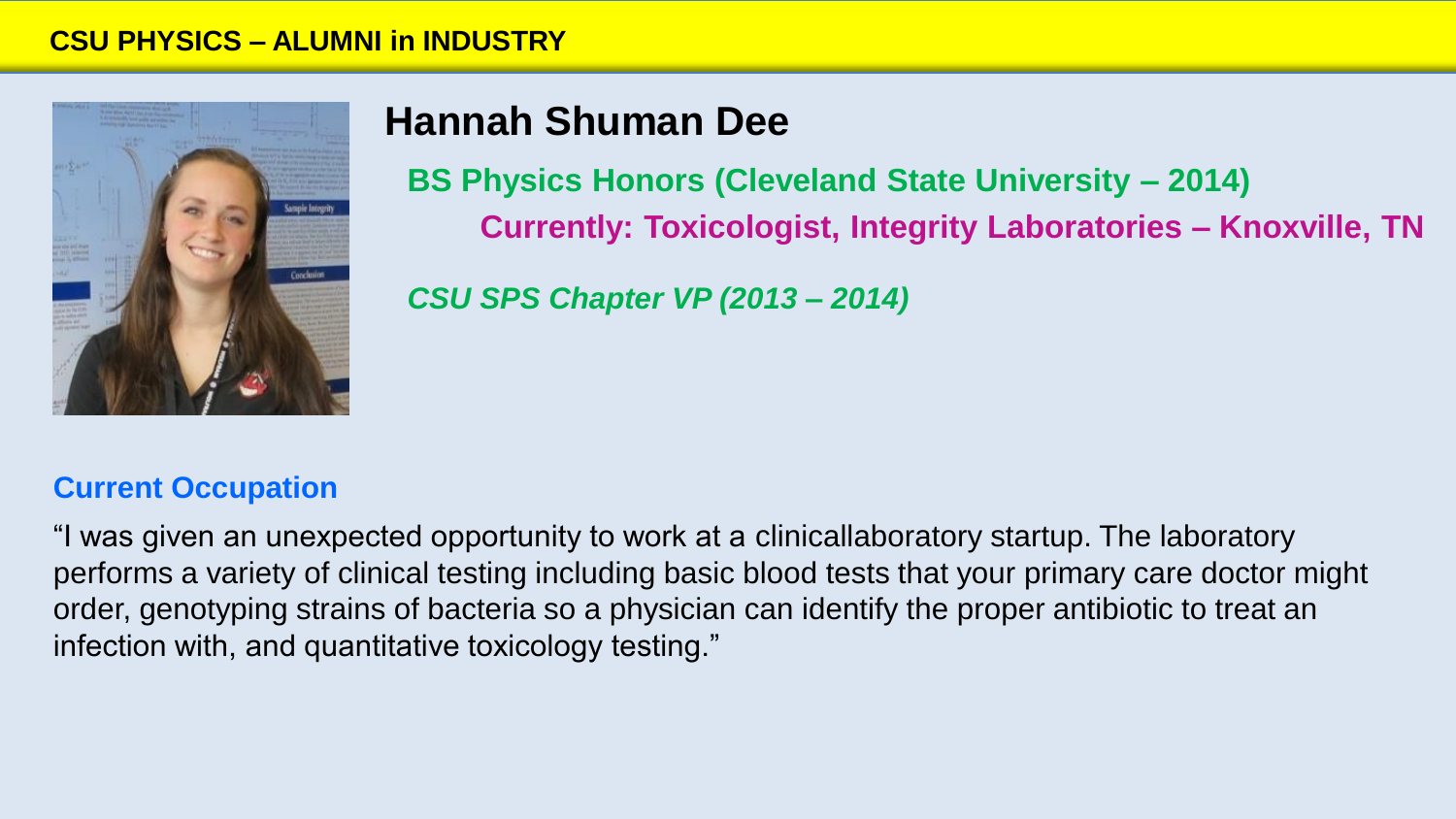#### **CSU PHYSICS – ALUMNI in NATIONAL LABS**



## **Vincenzo LaSalvia**

**BA Physics (Cleveland State University – 2009) Currently: Process Engineer, National Renewable Energy Laboratory (NREL) – Golden, CO** 

## **Why CSU Physics?**

"The department and faculty of CSU Physics creates an atmosphere of both education and experience that prepares students for meaningful and impactful careers -- CSU Physics does not simply graduate students, it motivates them to become leaders and innovators."

### **Current Occupation**

"My position includes the scientific study of monocrystalline silicon-based photovoltaic materials, processes, and devices for high-efficiency solar power conversion."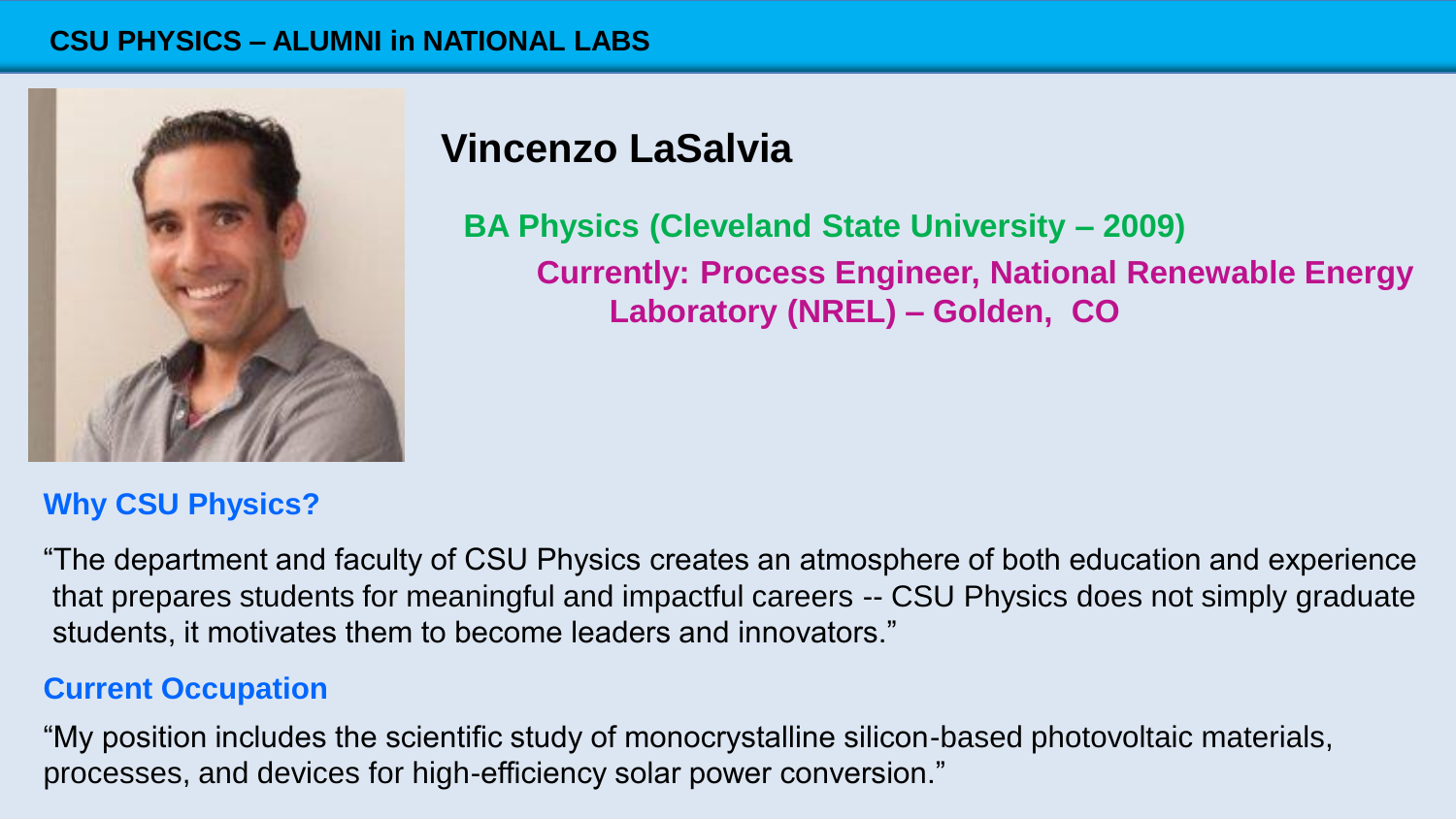

## **Ivona Maric**

**BA Physics (Cleveland State University – 2005) BS Math (Cleveland State University – 2005) MS Math (Cleveland State University – 2008)**

**Currently: Full time Math Instructor, North Central State College, Stark State College, Kent State University – Akron, OH**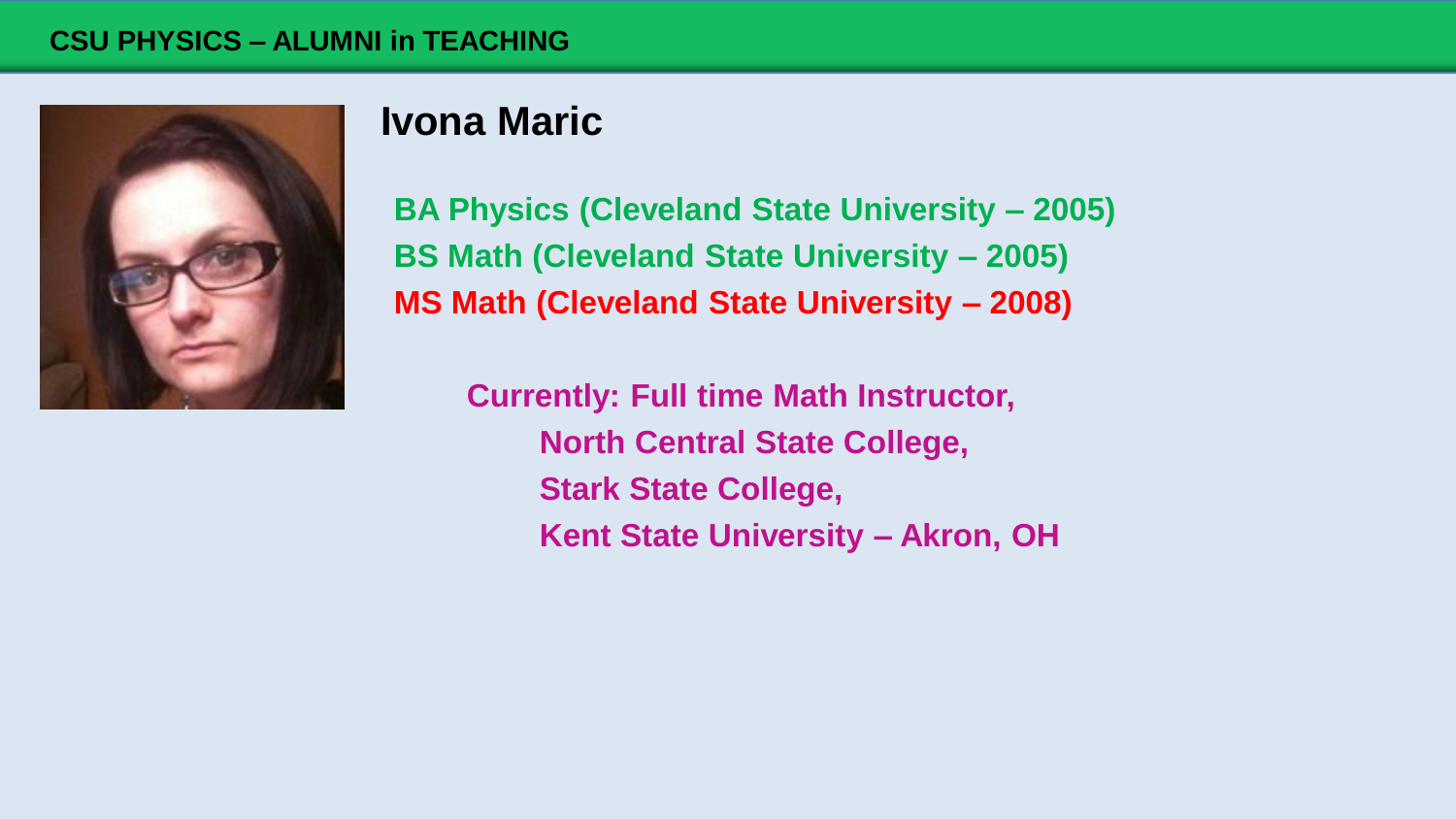

# **Marie Blatnik**

**BS Physics Honors (Cleveland State University – 2015) BS EE Honors (Cleveland State University – 2015) Currently: PhD candidate in Physics, California Institute of Technology (CALTECH) – Los Angeles, CA**  *CSU SPS Chapter Outreach Member (2012 – 2015) SULI at Brookhaven National Lab, 2013 SULI at Los Alamos National Lab, 2014*

## **Why CSU Physics?**

"Because the physics department is big enough to give you all the tools, opportunities, and resources you need to become a physicist, but small enough to guide and nurture you on an individual level to be your best physicist self."

## **Current Research**

"Her primary work is on instrumentation and simulations for the neutron Electric Dipole Moment experiment (nEDM) to take place at the Spallation Neutron Source at Oak Ridge National Lab."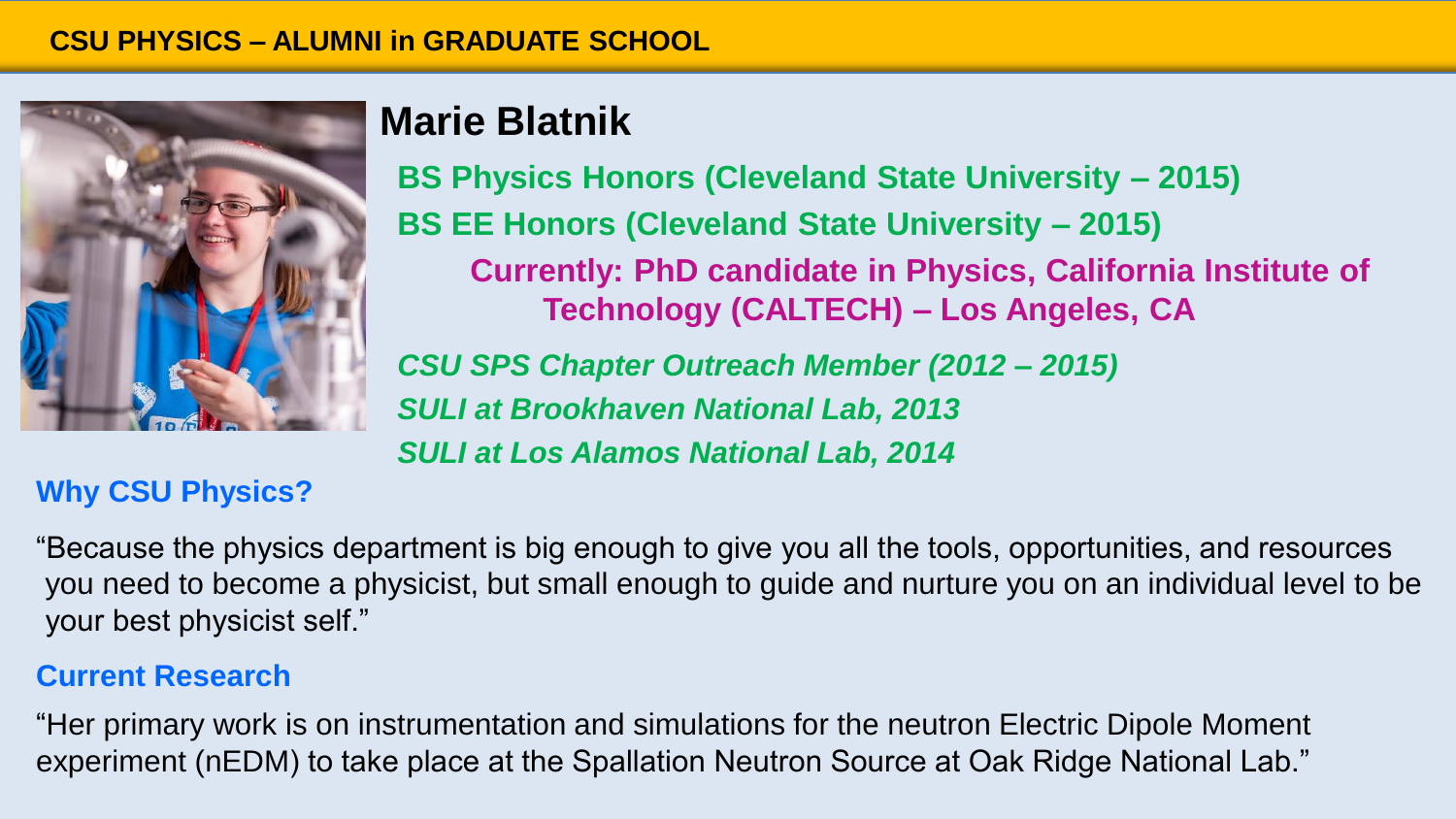#### **CSU PHYSICS – ALUMNI in MEDICAL PHYSICS**



# **John T. McKenna**

**BS Physics (Cleveland State University – 2005) BS Math (Cleveland State University – 2005) MS Medical Physics (Cleveland State University – 2008)**

**Currently: Medical Physicist, New York Presbyterian/ Weill Cornell Hospital, New York, NY**

**In his own words:** "Working in the (undergraduate research) lab increased my ability to formulate questions in a clear and concise manner. This is important because if you do not have a clear question, you will have little chance to find a clear answer in a lab setting"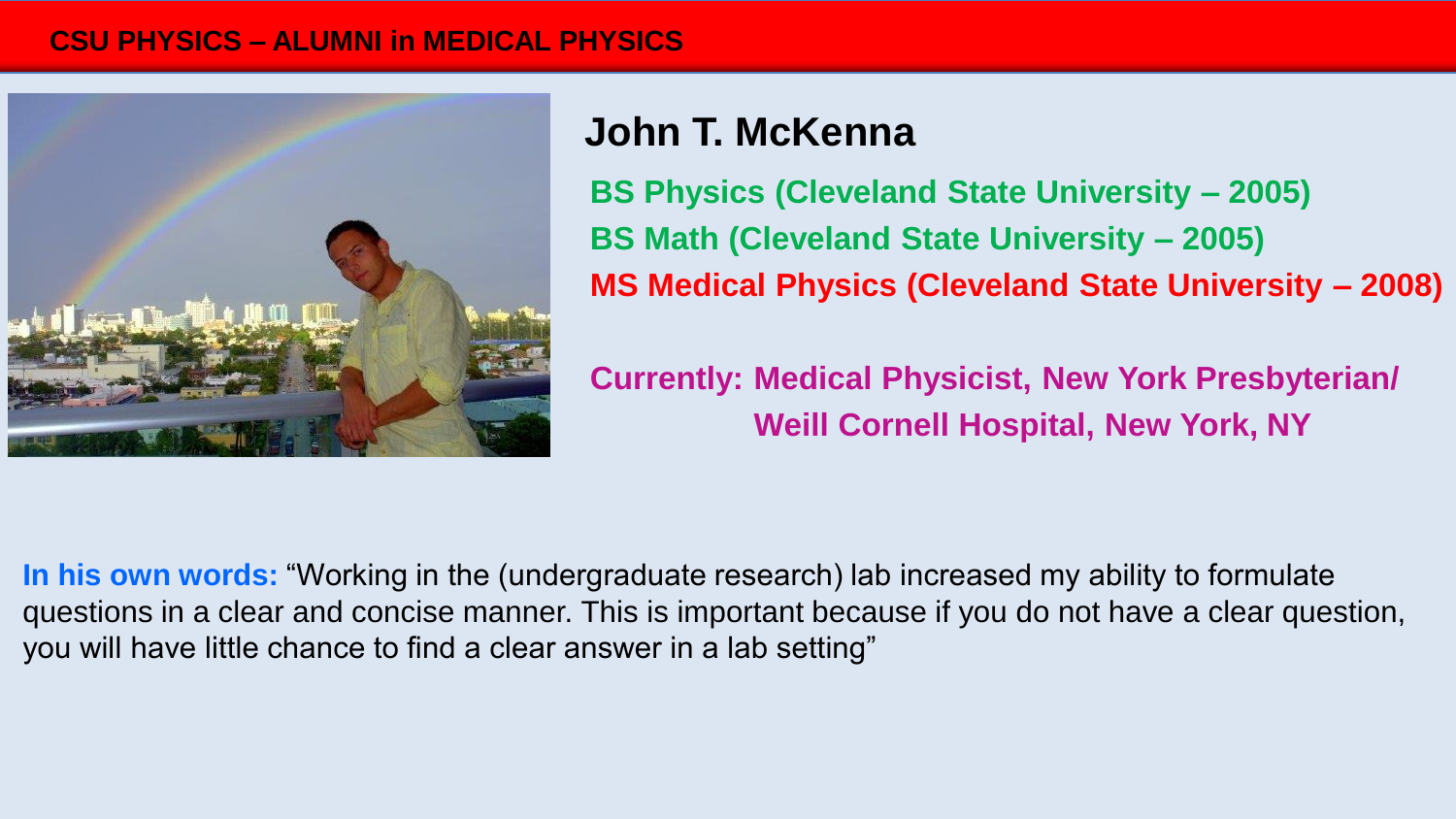

## **Why CSU Physics?**

# **Anthony Dobrila**

**BS Physics Honors (Cleveland State University – 2018) Currently: Software Developer, RoviSys – Aurora, OH**

*CSU SPS Chapter Treasurer (2017 – 2018) CSU SPS Chapter Webmaster (2016 – 2019) NSF's REU student at CSU (2017)*

"I chose CSU physics because of the amazingly talented staff and their incredible passion for teaching me and my peers how to be successful and driven intellectuals. CSU Physics taught me how to think on a level no other major or department could rival."

### **Current Occupation**

"As a software developer, I am constantly using the critical thinking skills I obtained while in the CSU's physics program. I primarily design, develop, and deliver complex software solutions to customers in the Oil & Gas industries by leveraging multi-platform technologies for data storage, data analytics, and predictive modelling. I would not have been able to do this without the lessons and skills I learned from CSU Physics department."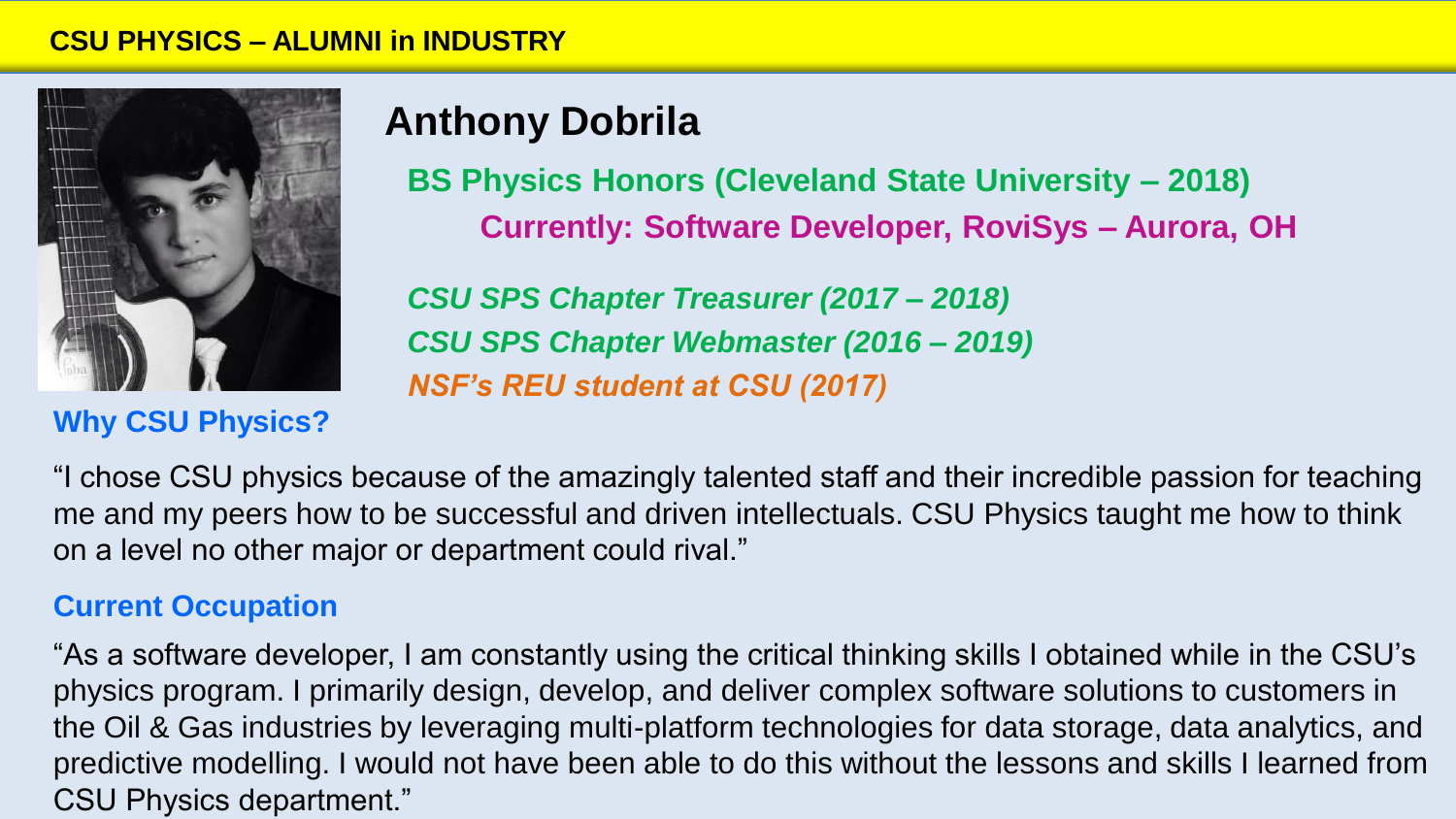#### **CSU PHYSICS – ALUMNI in National Labs CSU PHYSICS – ALUMNI in NATIONAL LABS**



## **Why CSU Physics?**

# **Joseph Glaser**

**BS Physics Honors (Cleveland State University – 2014) BS Math (Cleveland State University – 2013) PhD Physics (Drexel University – 2020) Currently: Computational Physicist, NanoGrav consortium, West Virginia University** *CSU SPS Chapter Web Master (2010 – 2012)*

"Studying at CSU's Department of Physics allowed me the opportunity to get directly involved in cuttingedge research, which enriched my curriculum as well as prepared me for my doctoral career."

### **Current Research**

"His primary research interests are in the kinematic evolution of exoplanetary systems while they are embedded within their birth stellar clusters. This is a very difficult, multi-scale problem that has not been explored in detail before due to the complexity and computational resources needed."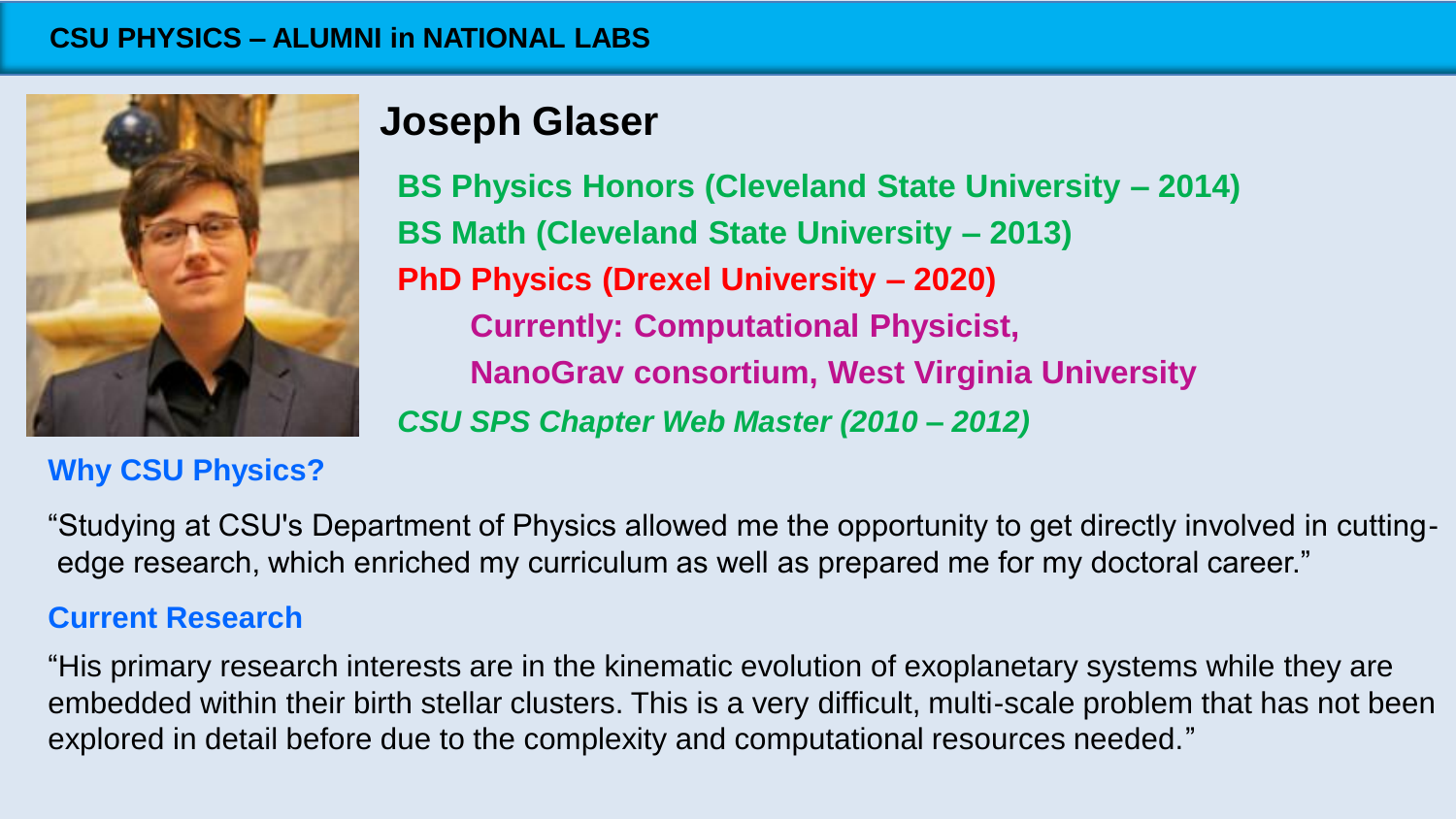#### **CSU PHYSICS – ALUMNI in TEACHING**



## **Janna Mino**

**BA Physics, (Cleveland State University, 2013) BS Chemistry, (Cleveland State University, 2013) BS Biology, (Cleveland State University, 2013) MA Teaching Science (Kent State University)** *SPS Secretary, 2013 SPS Vice-President 2014-2015* **Currently: Science Teacher, BioMed Science Academy, Rootstown, OH** 

**In her own words:** "Janna was initially double-majoring in Chemistry and Biology, but after taking Physics I & II she wanted to continue taking more physics courses and decided to minor in Physics. Many of her Chemistry and Biology courses overlapped, so her schedule was able to accommodate more physics electives than she was initially anticipating. By the time Janna was in her senior year, she was able to qualify for a BA in Physics, and was working both as a Research Assistant and Teaching Assistant in the Physics department, gaining invaluable hands-on experience. Only a few courses from a Physics BS, Janna had completed all the other courses for her other degrees and graduated with a "heavy" BA. "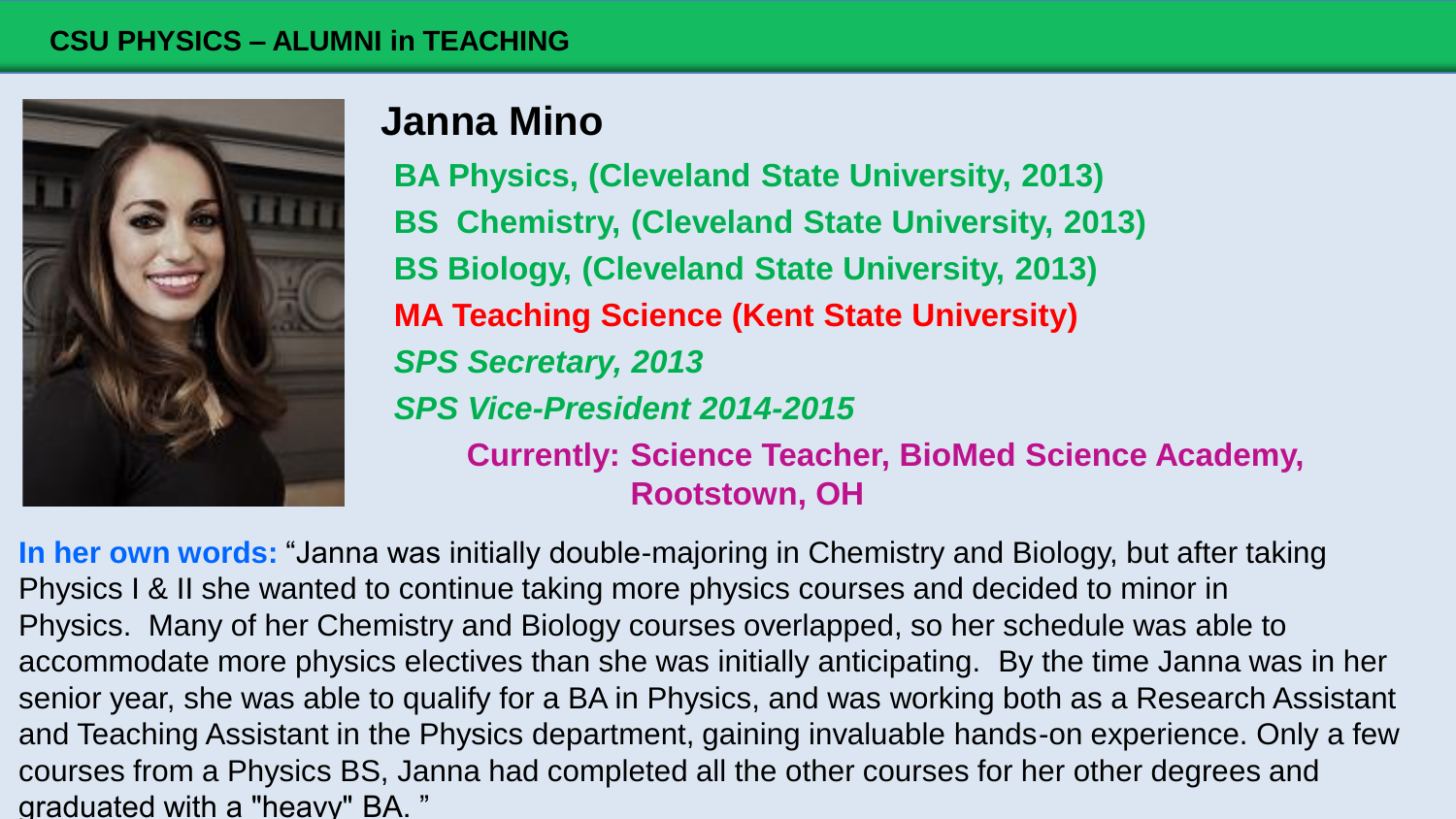

# **Justin Flaherty**

**BS Physics Honors (Cleveland State University – 2016) BS Math (Cleveland State University – 2016) MS Physics (Cleveland State University – 2018) Currently: PhD student at the Department of Physics, Ohio State University – Columbus, OH**

## *SPS Vice President and President 2014-2016*

**Why CSU Physics?** Physics was a fun class in high school, but I was indecisive about making a career out of it. I didn't figure it out until I attended an event hosted by SPS with some friends, the famous liquid nitrogen ice cream party. While my friends found the event fun, I found so much more in it. The department was giving out awards to recognize the achievements of many students, which showed me that the department was incredibly supportive. When I interacted with faculty/students at the event, I found that they were very welcoming and seemed to enjoy their work. It really helped solidify my desire to pursue a degree in physics, and the views I had of the department during that party have never changed. Many of the faculty/staff were actively involved in my life, doing everything in their power to help me succeed and putting me on the path to a PhD. I found CSU because of family, but I ended up finding a family in the physics dept.

**Current Occupation:** " … currently taking his core classes of Quantum Mechanics, Electricity & Magnetism, and Classical & Statistical Mechanics. He is also teaching recitation and lab sections of Calculus-based electricity and magnetism, Ohio State's equivalent of PHY 242."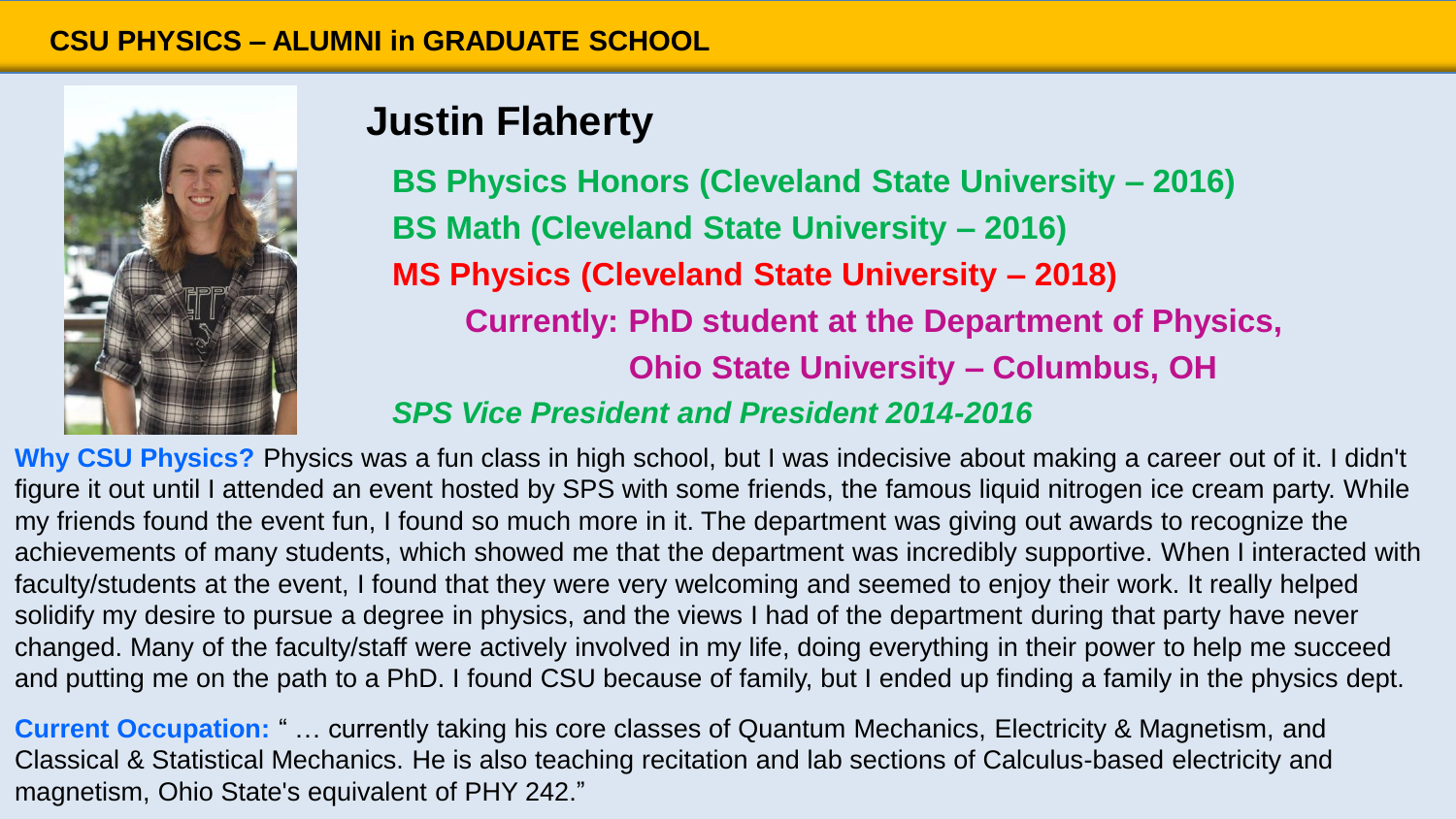#### **CSU PHYSICS – ALUMNI in MEDICAL PHYSICS**



# **Ashraf Morgan**

**BS Physics (Cleveland State University – 2005) MS Medical Physics, (Cleveland State University – 2007) PhD Biomedical Engineering, (Cleveland State University – 2016) Currently: Medical Physicist**

**Cleveland Clinic Foundation, Cleveland OH**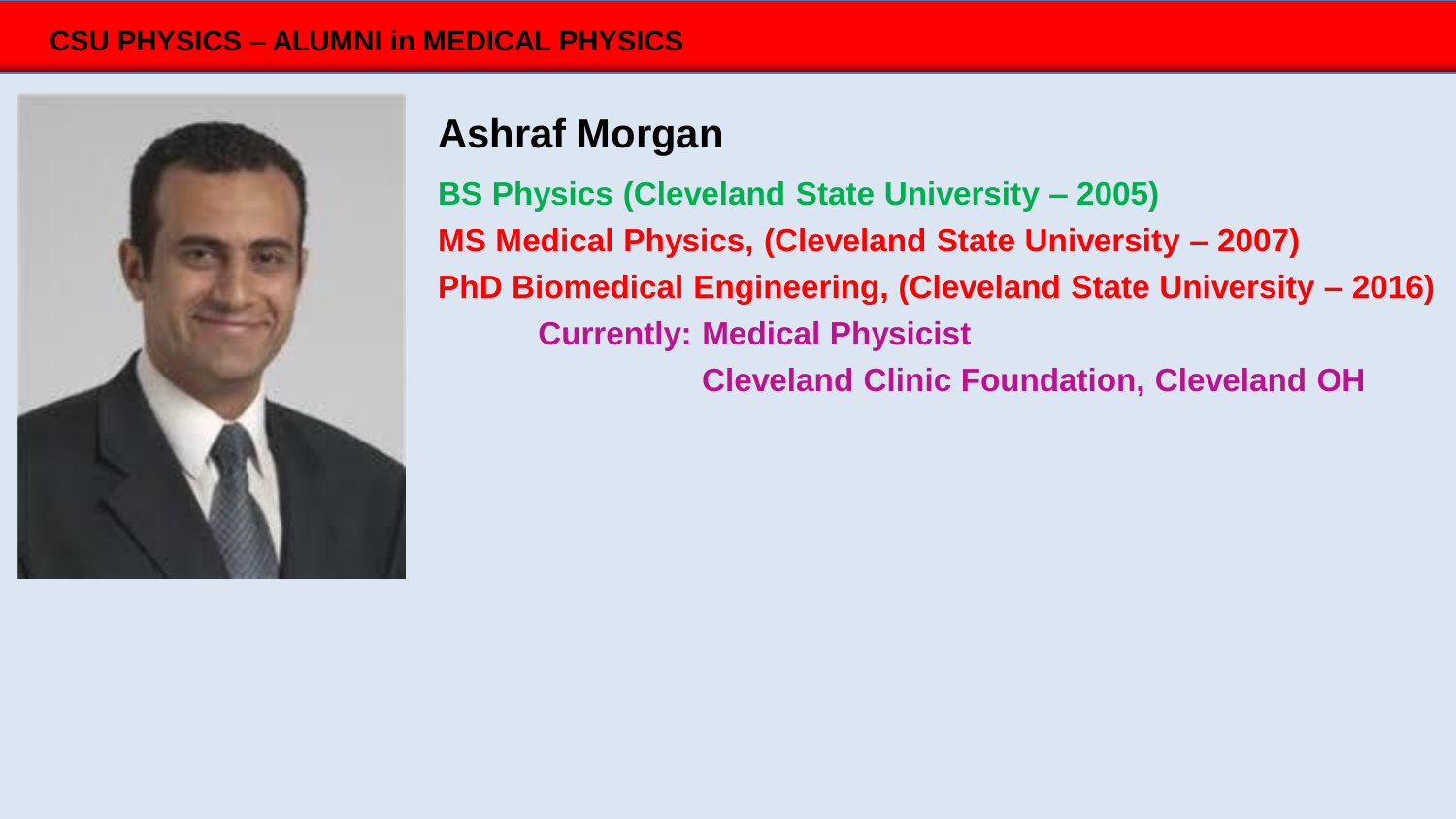

## **Why CSU Physics?**

# **Kaitlin Vandemark**

**BS Physics Honors (Cleveland State University – 2013) BA Communication (Cleveland State University – 2013) Currently: Key Account Manager for Power Generation Utilities, ABB, Inc – Auburn Hills, MI**

*CSU SPS Chapter VP (2010 – 2012); CSU SPS Chapter President (2012 – 2013) NSF sponsored research at University of Munich, 2012*

"CSU Physics provides you with the opportunities to be your very best"

## **Current Occupation**

"I started as a co-op with ABB as a Proposal Engineer in the Industrial Automation Power Generation market. I was offered a full time position in Proposals after graduation. In 2018, I started my new role as a Key Account Manager, where I act as the conduit between the customer and the many ABB factories."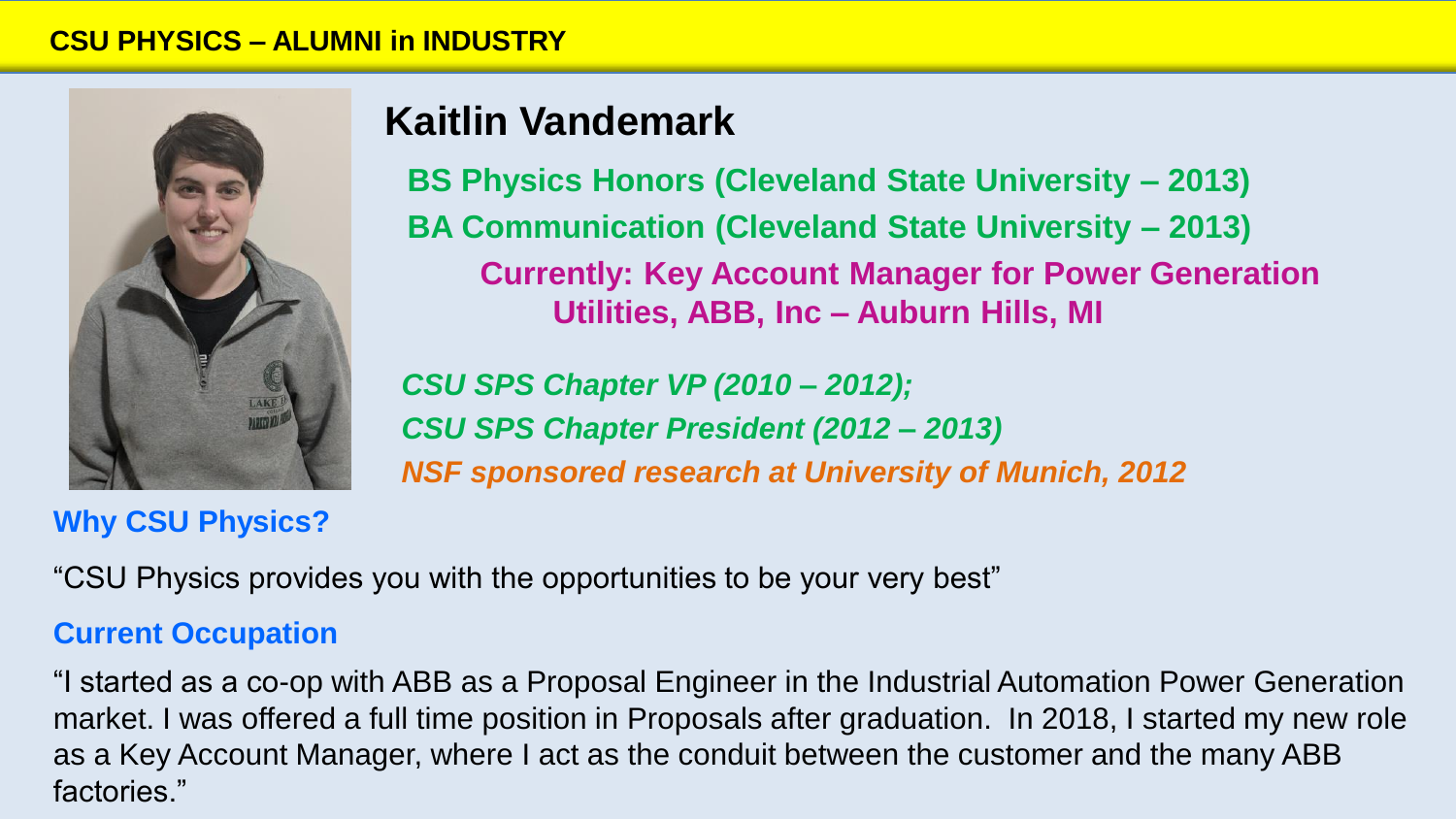#### **CSU PHYSICS – ALUMNI in National Labs CSU PHYSICS – ALUMNI in NATIONAL LABS**



# **Ryan McDonough**

**BS Physics Honors (Cleveland State University – 2010) BS in Chemistry Honors (Cleveland State University – 2010) BA in Philosophy (Cleveland State University – 2010) Currently: Programmer, DB Consulting Group, INC at NASA Glenn Research Center, Cleveland 2013- Spectrum Analyst, NASA Glenn Research Center, 2015-** *CSU SPS Treasurer (2007-2009) NSF's REU student at Louisiana State University (2008)*

## **Current Research**

"In his current position, Ryan uses his physics expertise in several areas including: the study of radiofrequency scattering from rain droplets, the study of the attenuation and interaction of radiowaves inside buildings, and interactions of low frequency radiowaves with the Earth's ionosphere. These tasks have helped to support the work to protect NASA's use of radiowave communications systems by establishing technical recommendations published by international organizations such as the International Telecommunications Union (ITU)."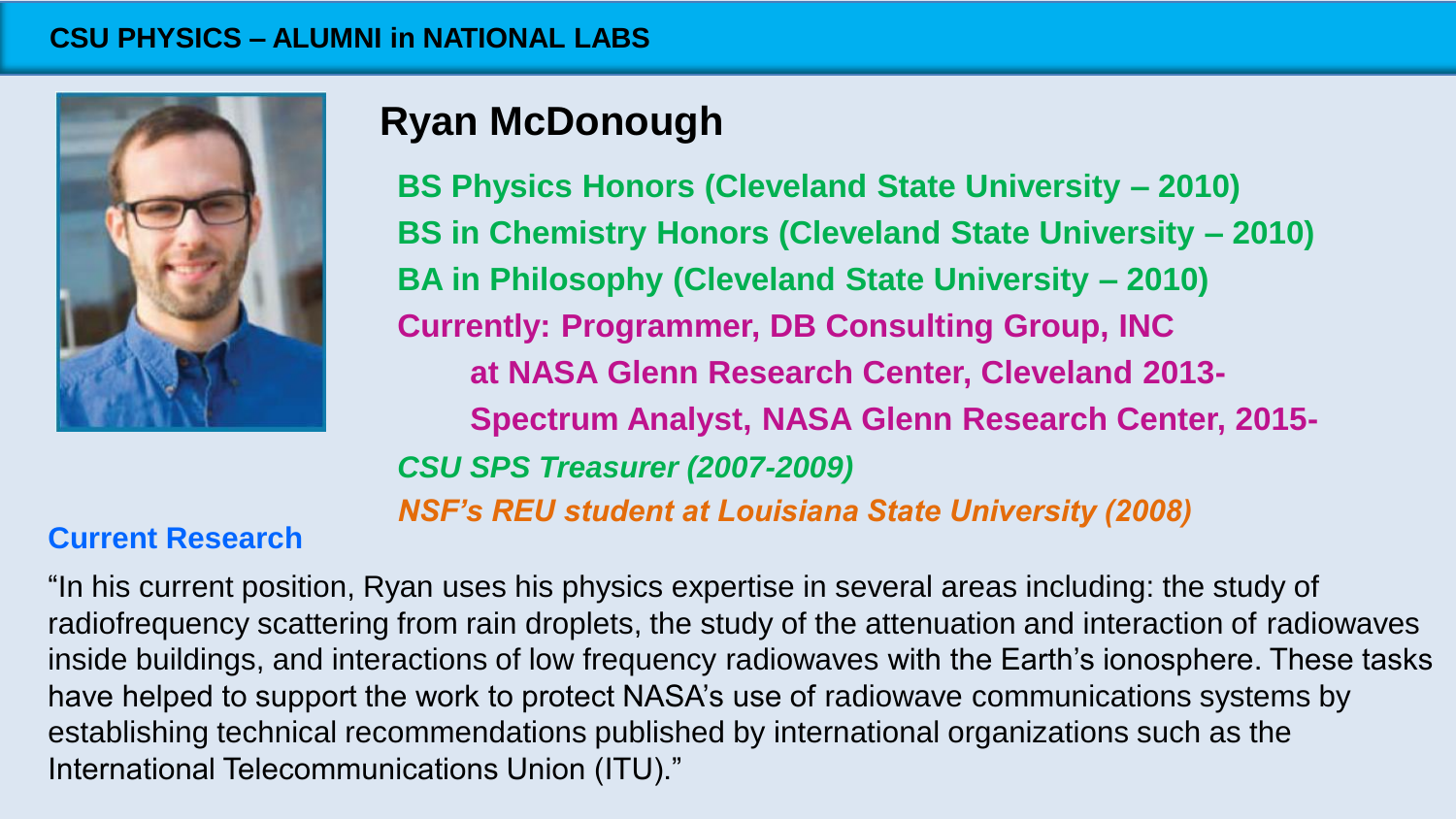

# **Nicholas Barron**

**BS Physics Honors (Cleveland State University – 2018) Minor Math (Cleveland State University – 2018) Currently: PhD student in Meteorology and Atmospheric Science, Pennsylvania State University – College State, PA** 

**Why CSU Physics?** At CSU Nick participated in atmospheric science research focusing on understanding the physics of shallow cumulus clouds utilizing a variety of high resolution atmospheric simulations. This experience inspired him to receive formal training in atmospheric science as a Ph.D. student at Penn State.

## **Current Research**

"His research now applies statistical concepts to further understanding of asymmetrical dynamics and structure in tropical cyclone."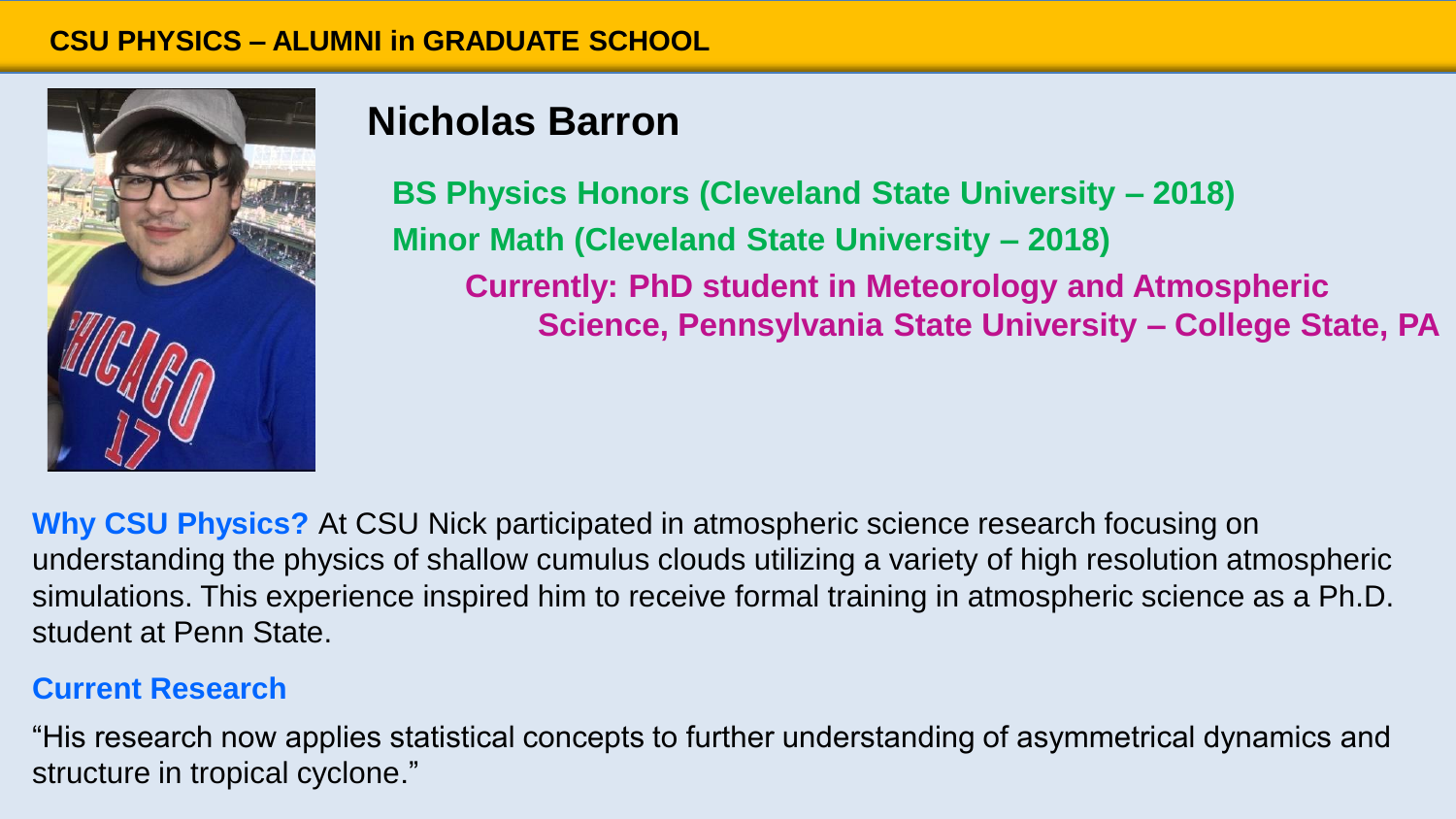

## **Max Orseno**

**BS Physics Honors (Cleveland State University – 2010) MS Civil Engineering (CSU – 2012) Currently: Structural Engineer, Sixmo Inc, Westlake OH**

*CSU SPS Chapter VP (2008 – 2009)*

**Why CSU Physics?** The small-scale department allows for in-depth and meaningful discussions and interactions between students and professors, especially once students realize that everything in life can be deconstructed down to fundamental physics. Also, the small class sizes quickly become an excellent learning environment for an engaged student.

**Current Occupation:** Max Orseno has continued to pursue his career in structural engineering. Max has designed steel structures and concrete foundations serving clients in markets ranging from heavy industrial to light commercial. Max's career has sent him to Alabama and Wyoming, over twelve cumulative months, acting as a field engineer and construction manager. Recently, Max become a professional civil engineer licensed in the State of Ohio.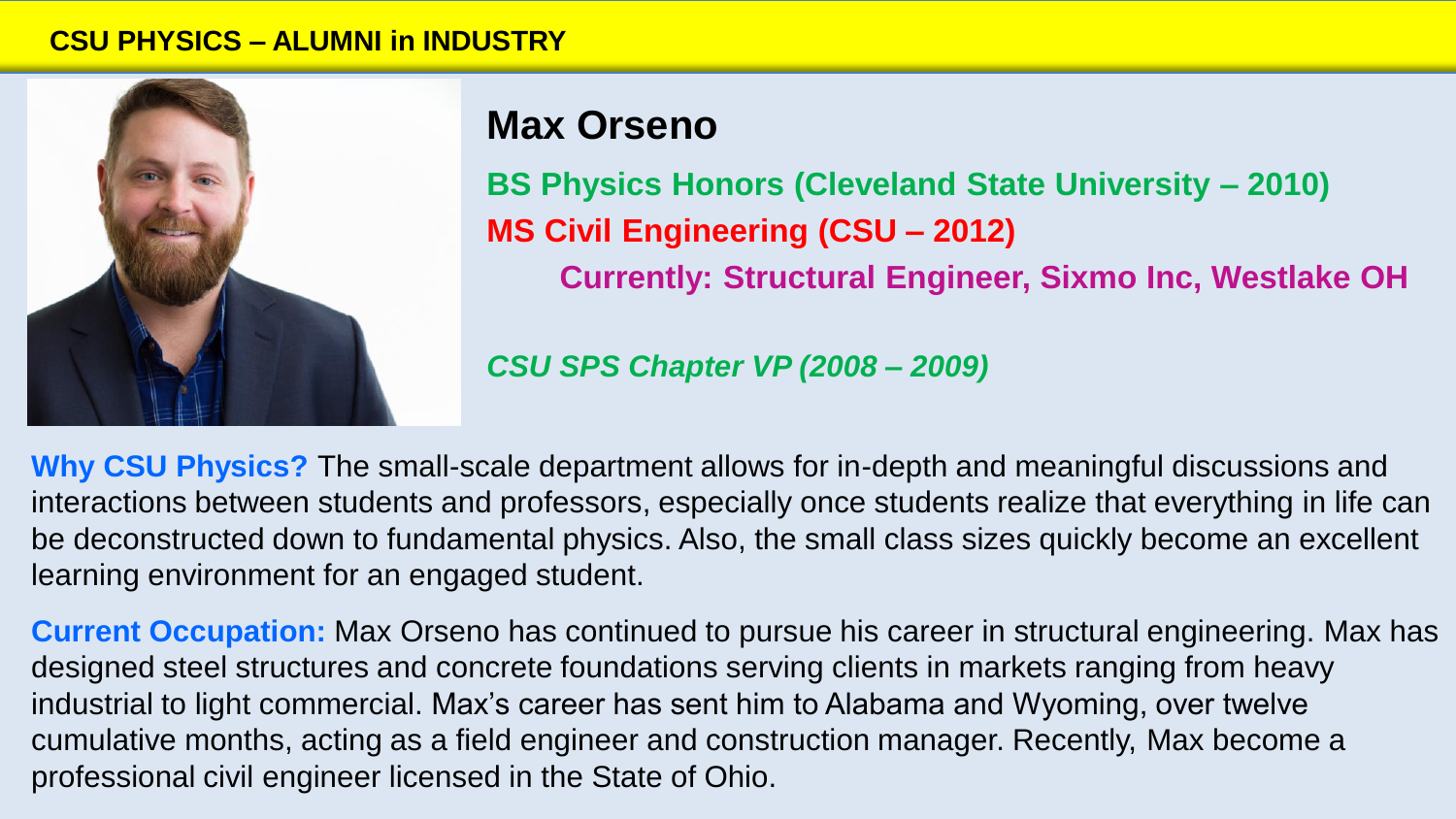

# **Brian Vyhnalek**

**BS Physics Honors (Cleveland State University – 2009) BS in Math (Cleveland State University – 2009) MS Physics (Cleveland State University – 2014) MS Electrical Engineering (Cleveland State University – 2014) Currently: Researcher at NASA Glenn, Advanced High Frequency Branch, Cleveland** 

## **Current Research**

"A full time civil servant at the NASA Glenn Research Center, in the Advanced High Frequency Branch, Brian is working in two areas: 1) Research related to atmospheric turbulence modeling and characterization for adaptive optical and optical communication systems; 2) Applications of superconductors, ferroelectrics, and other exotic materials for the development of high-performance and novel devices for microwave, mm wave, THz and optical comm systems (amplifiers, oscillators, resonators, filters, phase shifters, photon detectors, etc )."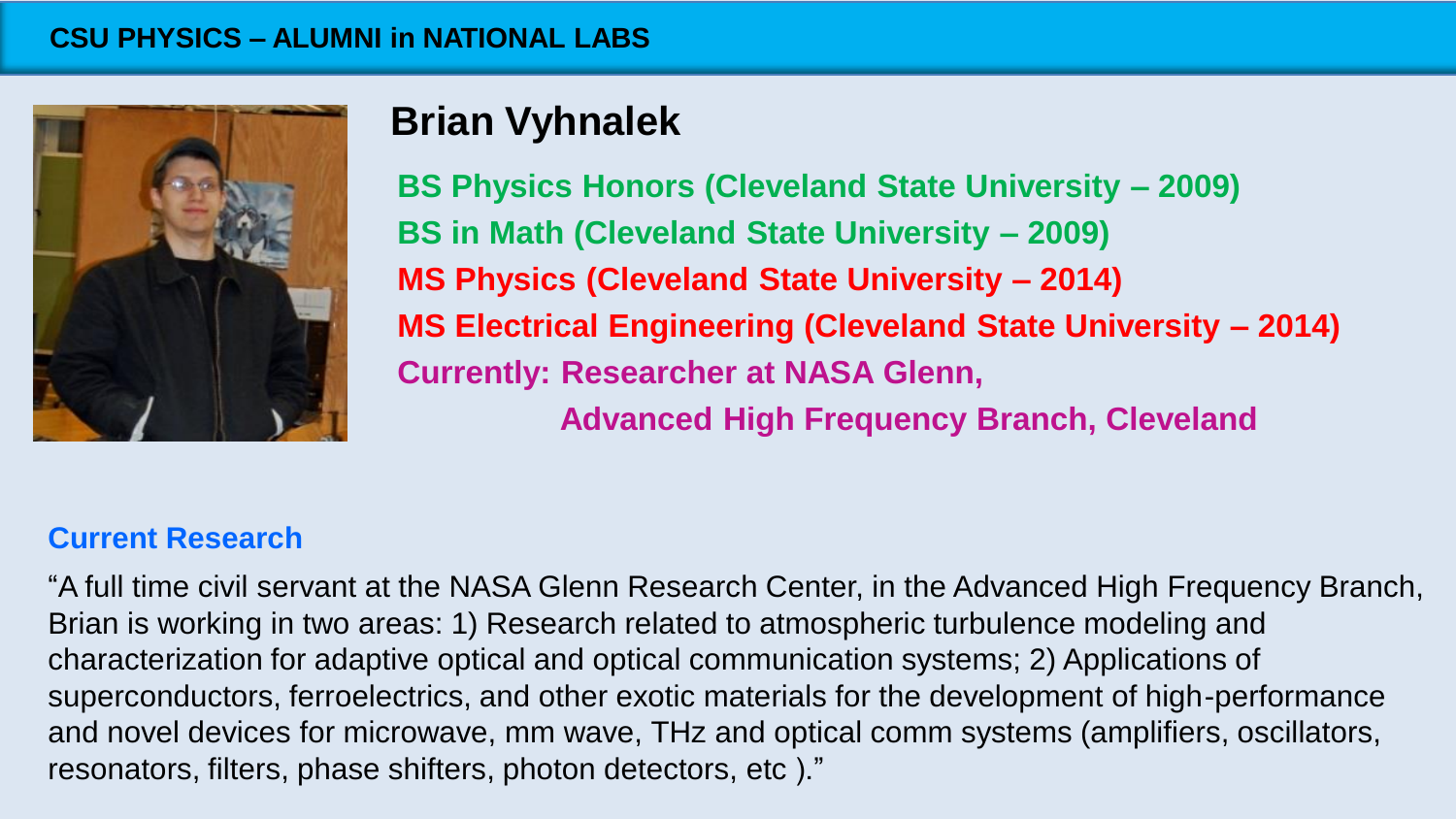#### **CSU PHYSICS – ALUMNI in Medical Physics Residency**



# **April Smith**

**BS Physics, Saint Vincent College, Latrobe, PA MS Physics, Medical Physics (Cleveland State University – 2017)**

**Currently: Medical Physics Resident, University of Nebraska Medical Center – Omaha, NE** 

# **Christian Gunder**

**BS Chemical Engineering (Cleveland State University – 2017) Minor Physics (Cleveland State University – 2017)**

**Currently: Kubat Custom Healthcare – Omaha, NE**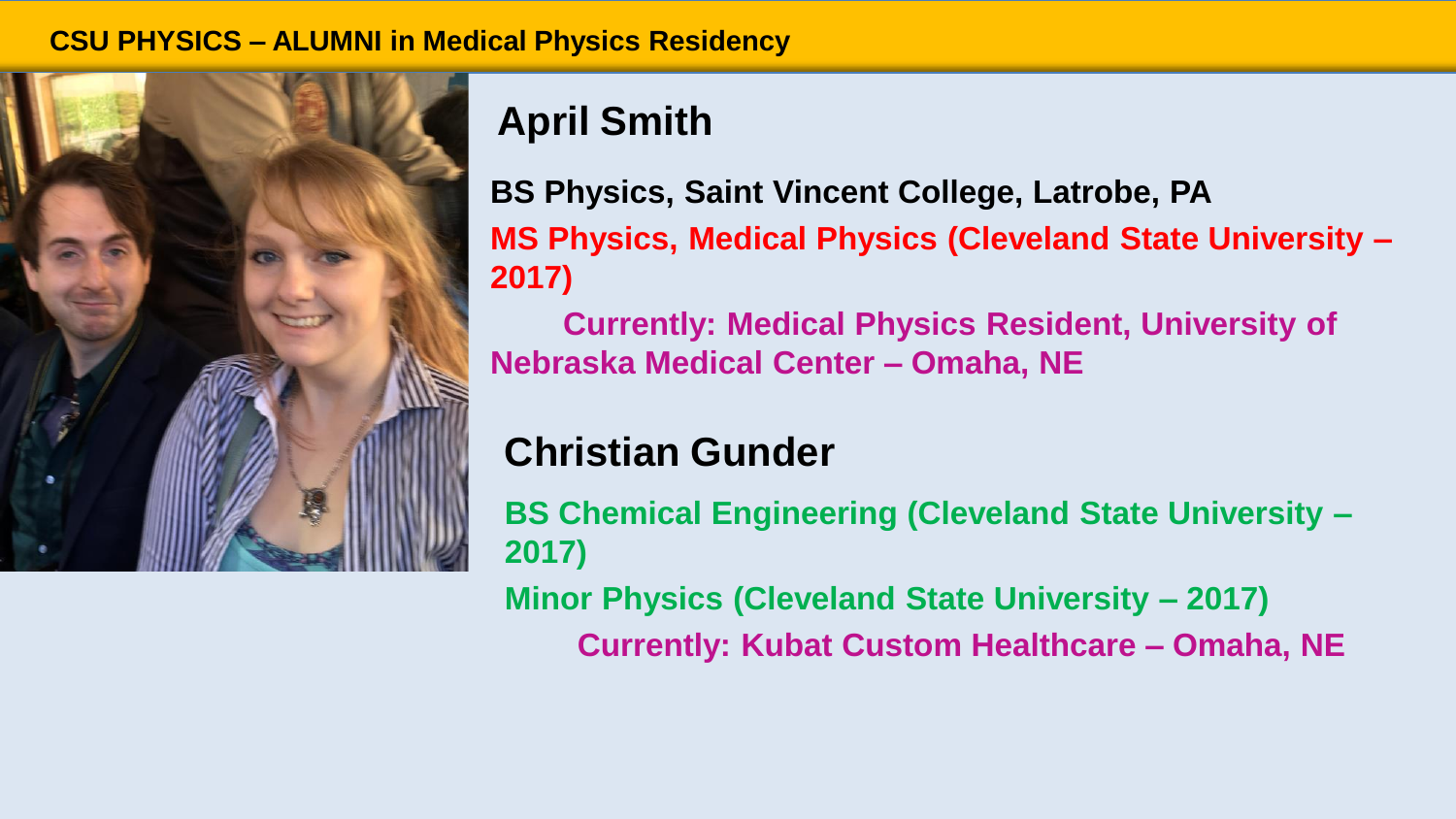

# **Dan Terrano**

**BS Physics (Cleveland State University – 2018) BS Chemistry (Cleveland State University – 2018) Currently: Senior Chemist, Cosmax, Solon OH** *CSU SPS Chapter Treasurer (2015 – 2017) CSU SPS Chapter President (2017 – 2018)*

**Why CSU Physics?** Dan worked on multiple research projects as an undergraduate. He directly worked on studying and modelling the properties of elastin-like polypeptides and anisotropic gold nanorods and developing a heating stage and imaging techniques to be used for studying soft matter on a Scanning Electron Microscope. Dan presented his research at multiple national conferences and received a poster award in 2016 at the Quadrennial Physics Congress.

**Current Occupation:** Dan is working as a senior raw material chemist at Cosmax USA with his partner in crime, Ilona, continuing the beauty and the beard saga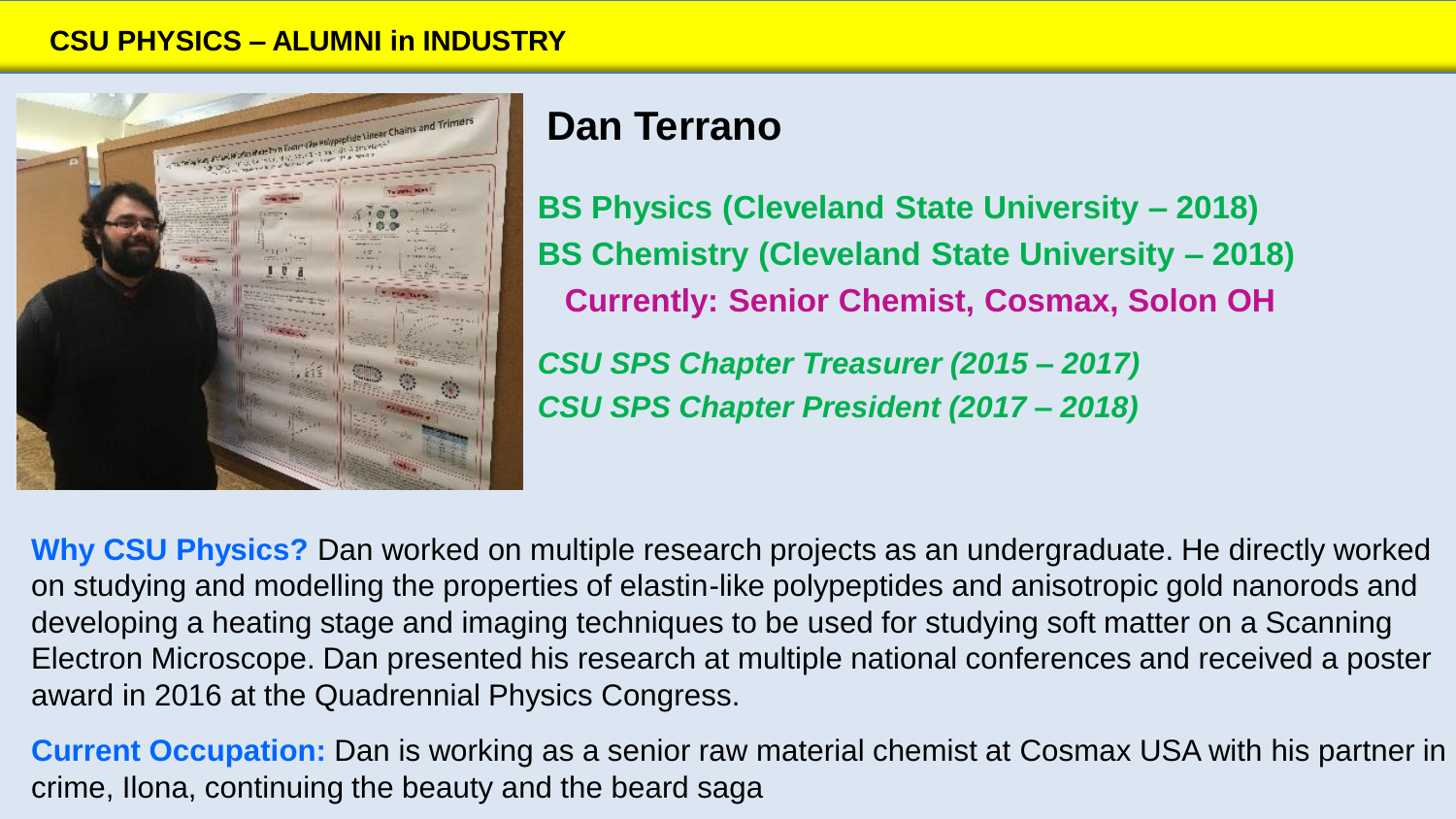#### **CSU PHYSICS – ALUMNI in National Labs CSU PHYSICS – ALUMNI in NATIONAL LABS**



# **Jessica Schwan**

**BA Physics (Cleveland State University – 2008) BS in Math Honors (Cleveland State University – 2008) MS Math (Cleveland State University – 2010) Currently: Mathematical Statistician, US Census Bureau, Washington DC** 

### **In her own words:**

""Having some experience doing (undergraduate) research (at CSU) helped me to realize that I love research. I really love discovering the best or most efficient or fastest method for gathering data. I feel that this experience will really help me with my chosen career, as it directly relates to gathering data."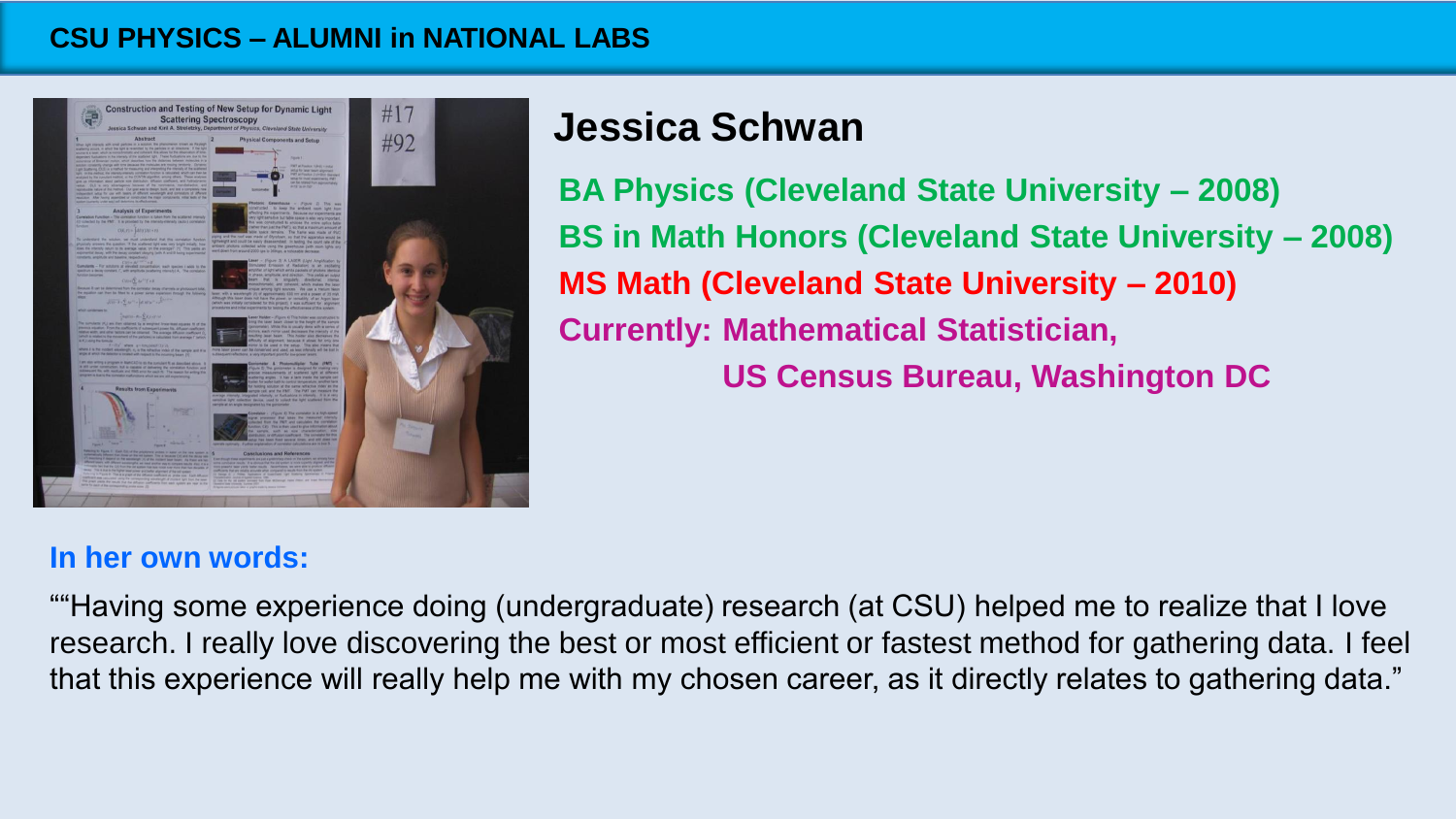

**Why CSU Physics?**

# **Aubrey Lokey**

## *CSU Valedictorian (2019)*

**BA Physics (Cleveland State University – 2019) BE Computer Engineering (Cleveland State University – 2019) Currently: PhD student in Experimental Nuclear Physics Michigan State University, East Lansing, MI** *CSU SPS Chapter Secretary (2017 – 2018); CSU SPS Chapter Treasurer (2018 – 2019) LERCIP Intern at NASA Glenn Research Center, 2016 & 2018 Recipient of the YWCA Dr. Jennie S. Hwang Award, 2018*

"Aubrey was a LERCIP Intern NASA GRC, working with projects in fluid physics and human health and habitation. She has presented at the American Society for Gravitational and Space Research meetings. She also was an undergraduate assistant with the Computing in Secondary Schools program, a professional development program for teachers implementing computer science curricula."

**Current Research:** "At MSU Aubrey is in Experimental Nuclear Physics program and is the only one of 20 incoming doctoral students to be the recipient of a Michigan State University Distinguished Fellowship."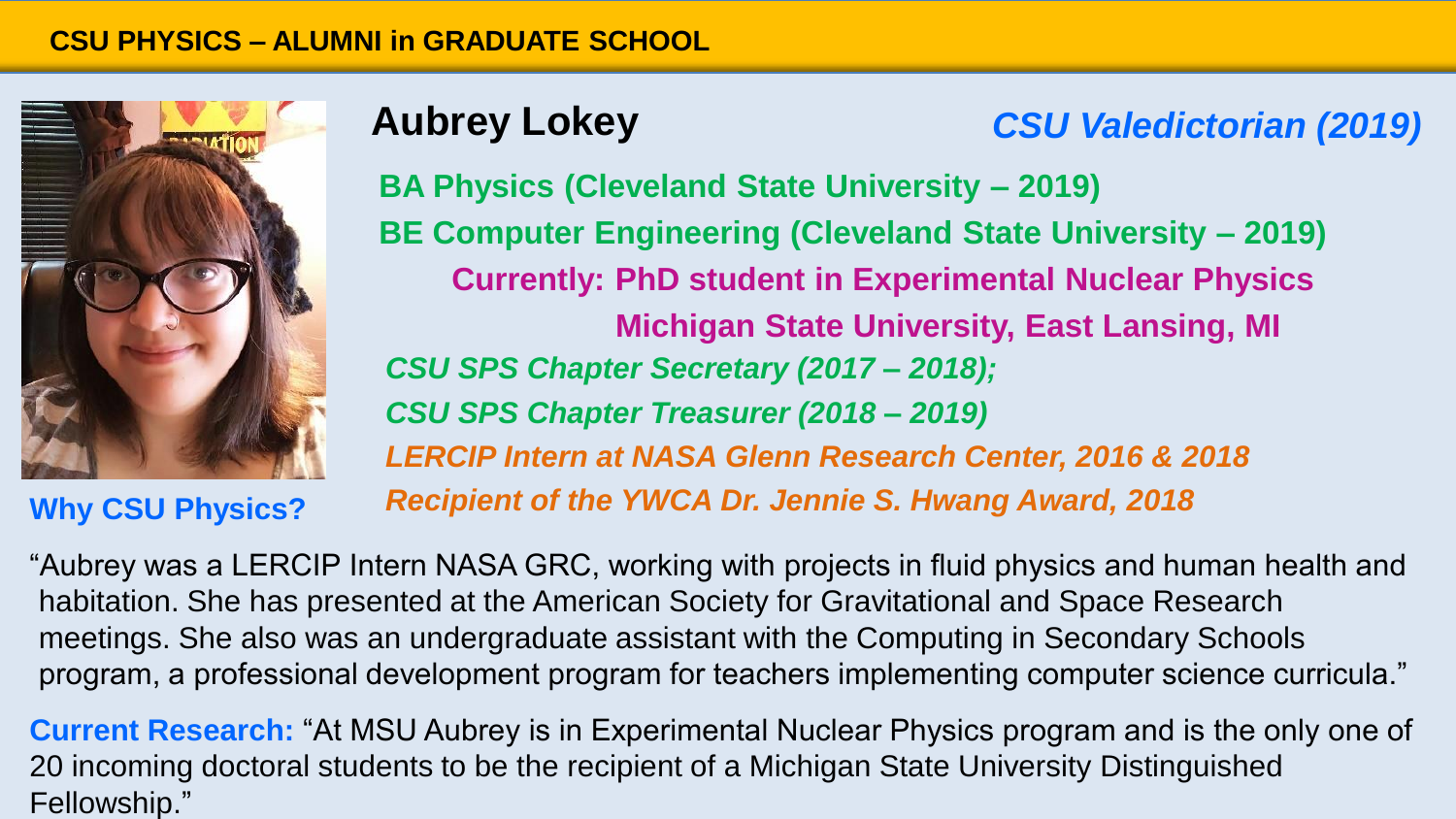

## **Ilona Tsuper**

**BS Physics (Cleveland State University – 2018) BS Chemistry (Cleveland State University – 2018) Currently: Chemist, Cosmax, Solon OH**

*CSU SPS Chapter Rockefeller (2015 – 2017) CSU SPS Chapter VP (2017 – 2018)*

**Why CSU Physics?** Ilona did undergraduate research presented it at regional/national conferences; she was the recipient of the Best Undergraduate Poster Award at the APS and Quadrennial Physics Conference, and won the Second Place GSoft Matter Award at the 2018 APS March Meeting of the APS

**Current Occupation:** Continuing the legacy, Ilona is working as the Senior Chemist of Bulk Material at Cosmax, down the hall from her partner in crime. She directly works with the R&I department (New Jersey), formulating and testing cosmetic brands manufactured in the US.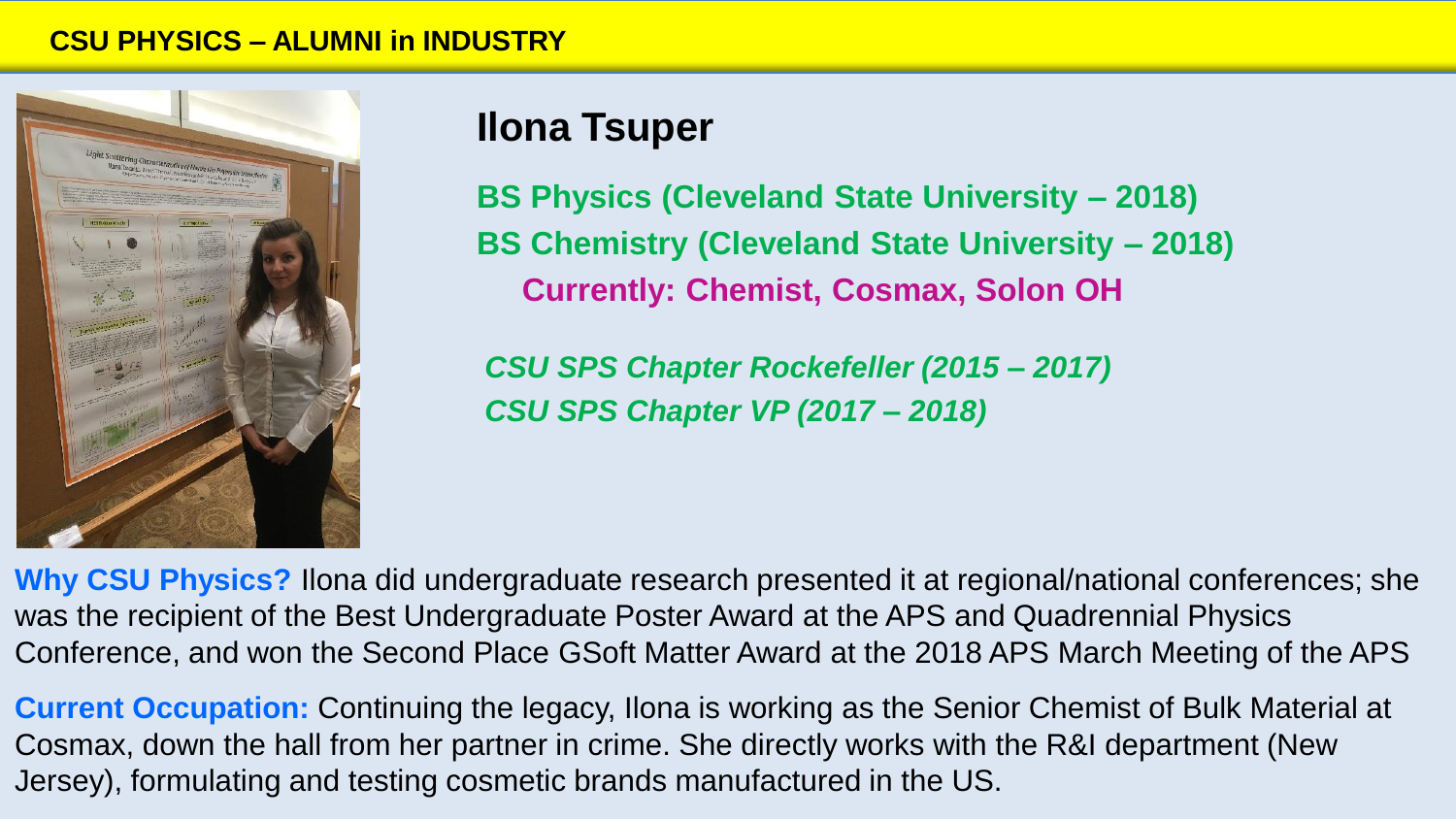

# **Niksa Praljak**

*COSHP Valedictorian (2020)*

**BS Physics Honors (Cleveland State University – 2020) BS Math Honors (Cleveland State University – 2020) Currently: PhD Student, Biophysical Sciences, University of Chicago, Chicago IL** *CSU SPS Math Club Liaison (2018 – 2020) NSF's REU student at CSU (2018) NSF Graduate Research Fellow (2020 – 2023)*

#### **Current Research**

"Niksa, a native of Bosnia, will continue his research in the physics of living systems. This area of study explores the most fundamental physical processes that living systems utilize to perform their functions in dynamic and diverse environments. He has also been inspired to educate the public in the physical sciences due to his work with students at Campus International School as part of an outreach program run by CSU's Society of Physics Students. "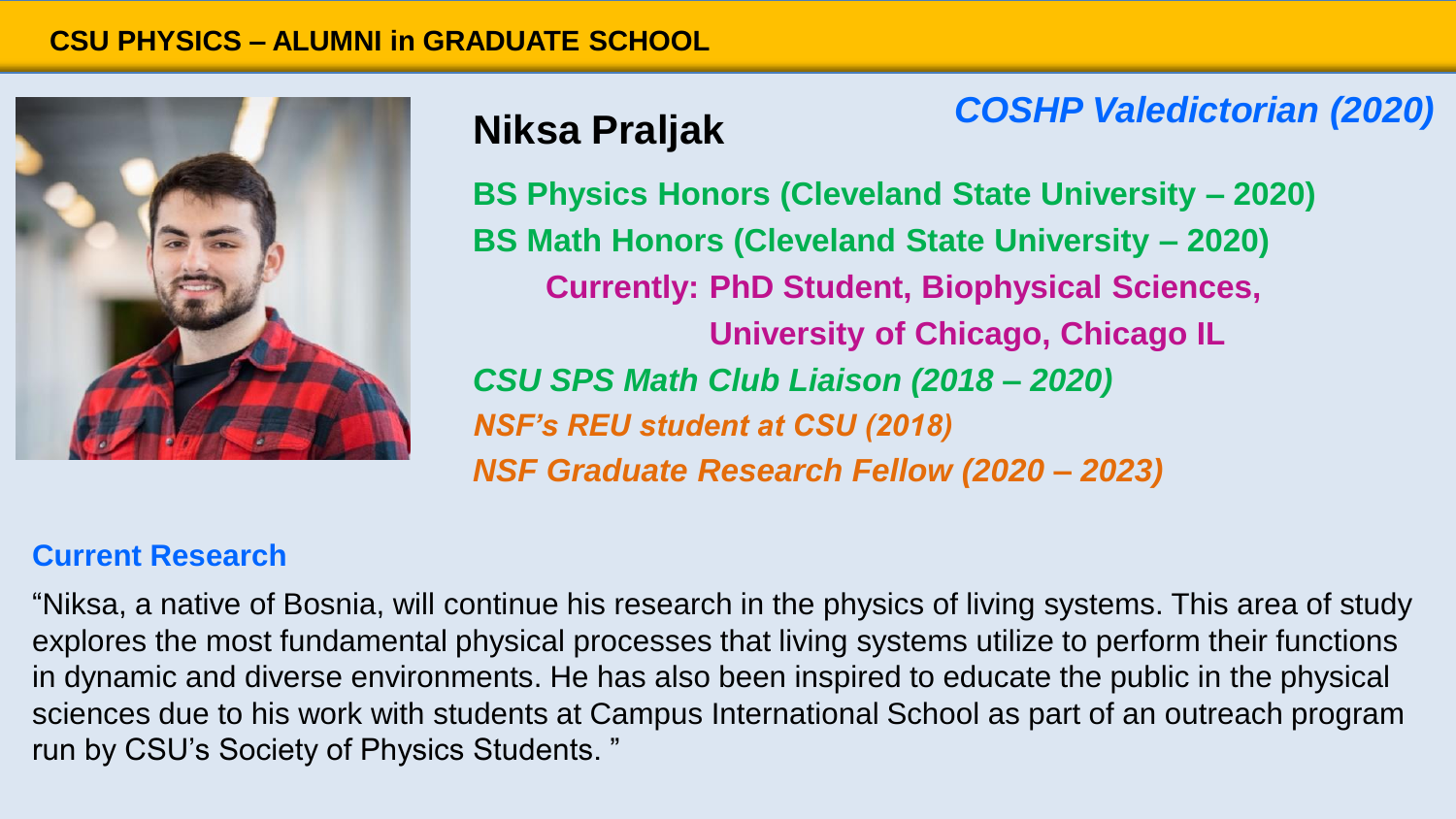

## **Joshua Clark**

**BS Physics Honors (Cleveland State University – 2018) Currently: Research and Development Scientist, GrafTech, Parma OH** 

*NSF's REU student at CSU (2018)*

**A bit about him:** Josh did research at CSU as USRA student and as 2018 REU student. He published **3 peer-reviewed articles and a peer-reviewed abstract**. He currently works as an R&D Scientist at GrafTech International in Cleveland using Finite Element Analysis for a variety of physics related problems.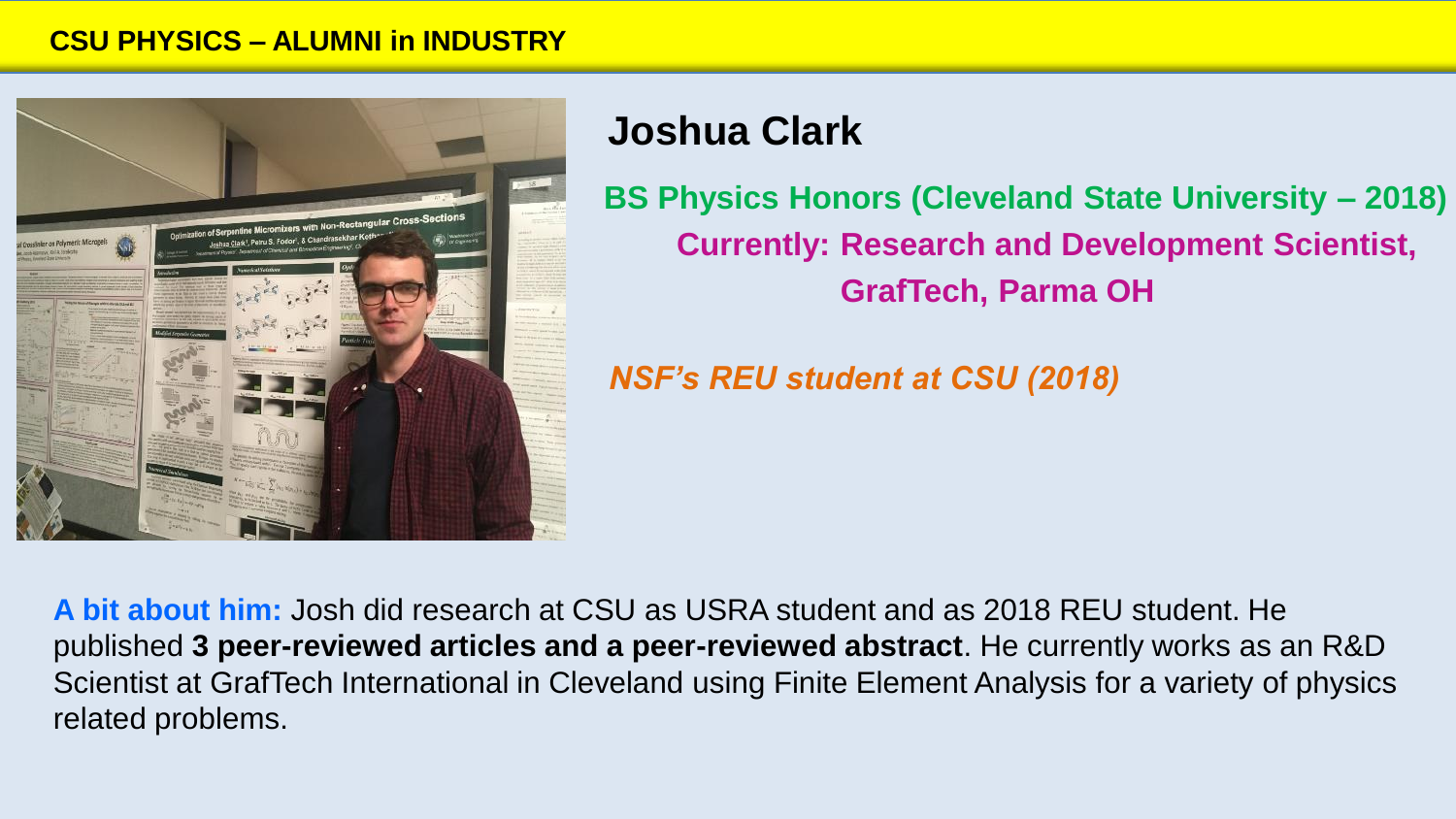

# **Jacob Adamczyk**

**BS Physics Honors (Cleveland State University – 2020) BS Math (Cleveland State University – 2020) Currently: MS Student, Physics Department, University of Massachusetts – Boston, Boston MA** *SPS Fabulous Physics Question Creator NSF's REU student at CSU (2018) Summer Research Associate at Néel Institute, France (2019) 2019 SPS Leadership Scholarship*

**A bit about him:** Jacob has enjoyed learning physics and engaging in undergraduate research experiences as a high school student taking part in college coursework. Throughout his time studying he have continued to witness the importance of one's personal connections and advantages of networking. Jacob did summer research at CSU as REU student in 2018 and Neel Institute (France) in 2019. He is currently in MS Physics program at University of Massachusetts – Boston, where he is working with two research groups: one in Quantum Computing and another one in Biophysics.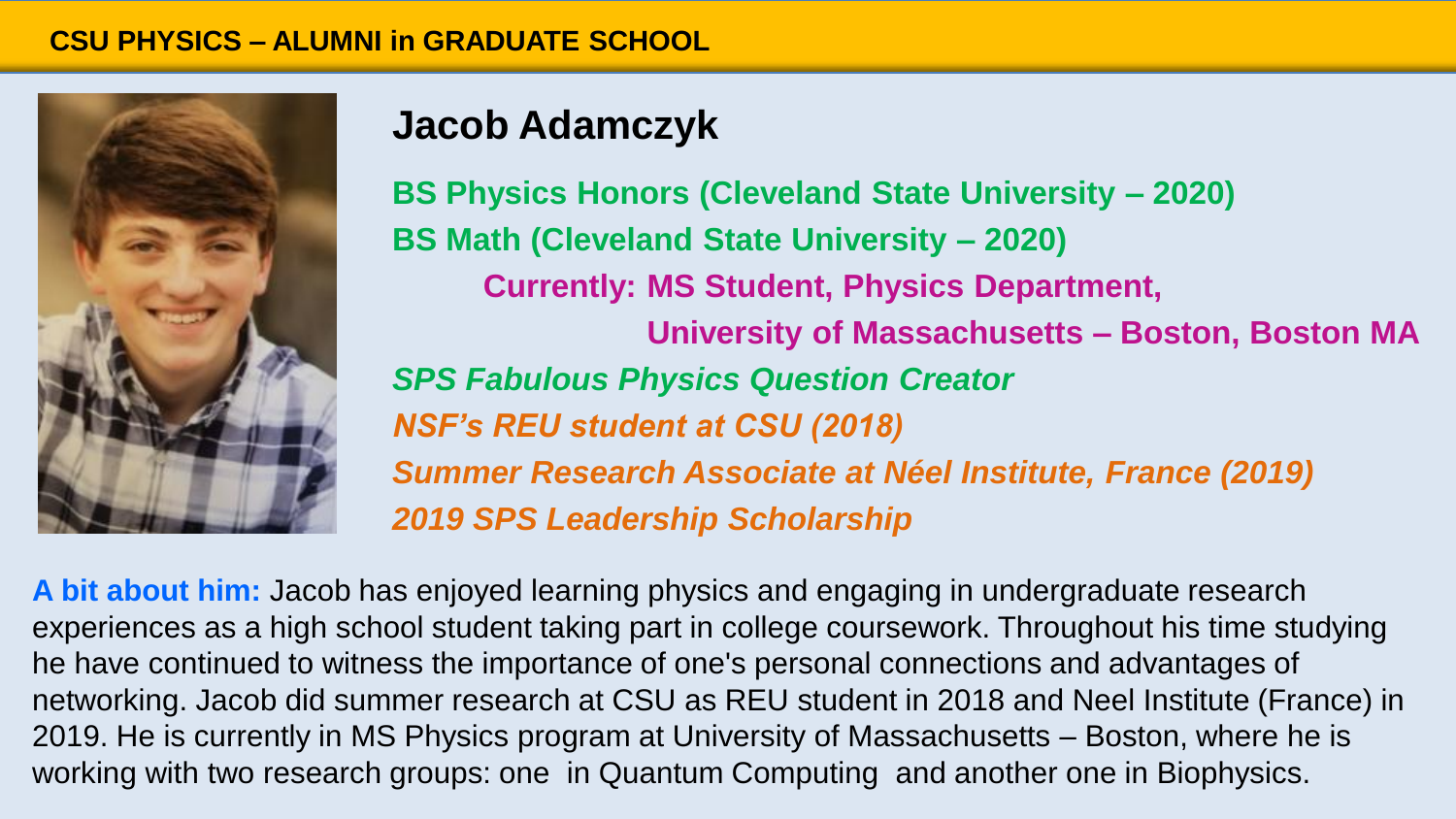

# **Ellen Rea**

**BA Physics (Cleveland State University – 2020) BS Mechanical Engineering (CSU – 2020)**

> **Currently: Aerospace Engineer, GE Aviation Edison, Cincinnati, OH**

*CSU Valedictorian (2020)*

*NSF's REU student at CSU (2018)*

**Current Occupation:** Ellen started a job as an aerospace engineer in the GE Aviation Edison Program. This is a three-year rotational program focused on jet engine design and manufacturing. She eventually plans to continue her education by pursuing a master's degree.